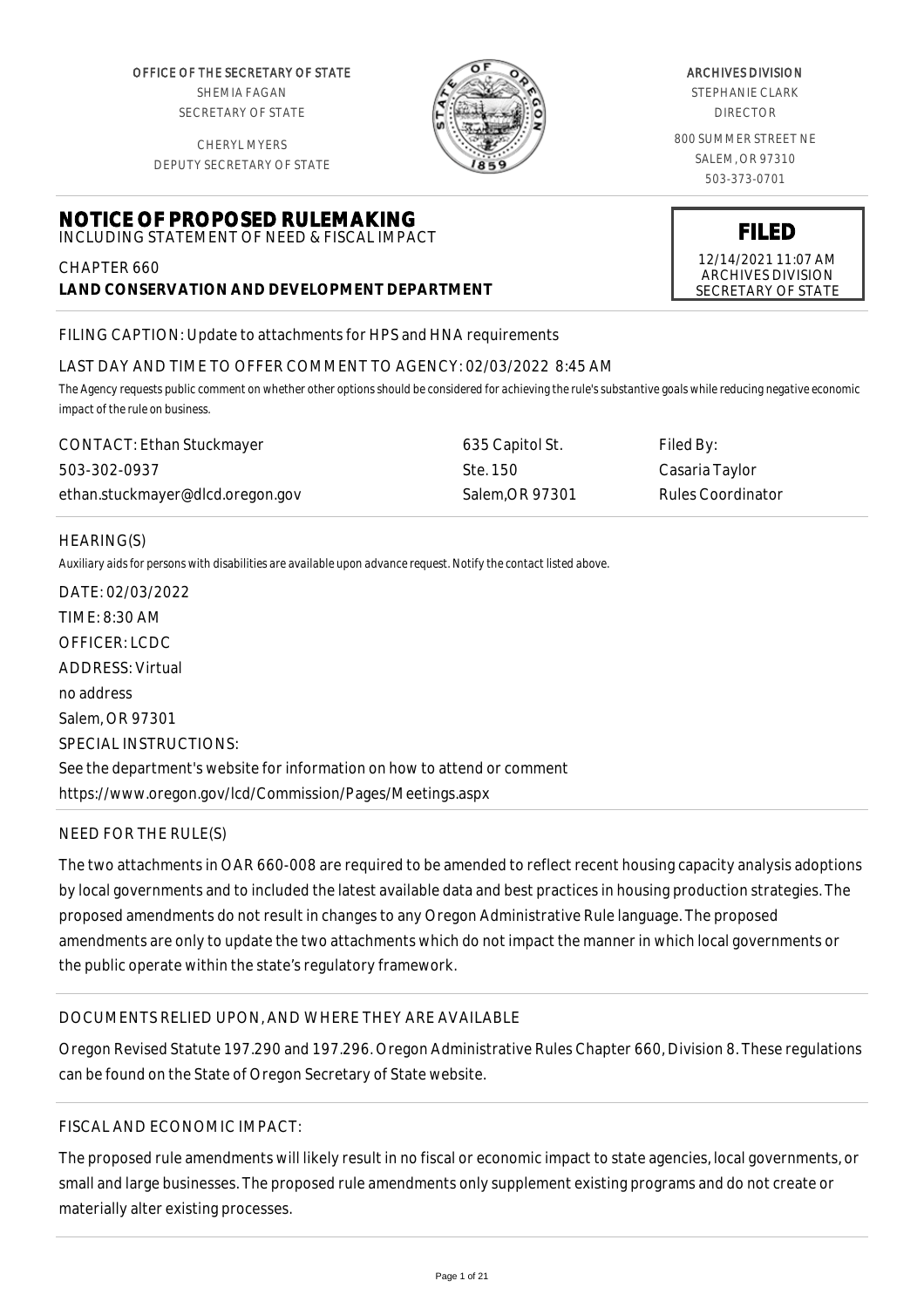# COST OF COMPLIANCE:

*(1) Identify any state agencies, units of local government, and members of the public likely to be economically affected by the rule(s). (2) Effect on Small Businesses: (a) Estimate the number and type of small businesses subject to the rule(s); (b) Describe the expected reporting, recordkeeping and administrative activities and cost required to comply with the rule(s); (c) Estimate the cost of professional services, equipment supplies, labor and increased administration required to comply with the rule(s).*

(1) Identify any state agencies, units of local government, and members of the public likely to be economically affected by the

rule(s). (2) Effect on Small Businesses: (a) Estimate the number and type of small businesses subject to the rule(s); (b) Describe the expected reporting, recordkeeping and administrative activities and cost required to comply with the rule(s); (c) Estimate the cost of professional services, equipment supplies, labor and increased administration required to comply with the rule(s).

The Department of Land Conservation and Development is responsible for implementing and enforcing the housing capacity analysis and housing production strategy programs per ORS 197.290 and ORS 197.296. The department is not economically affected by the proposed amendments because the amendments do not result in any material change to the otherwise anticipated workload of the department. Local governments and members of the public would also not be economically affected by the proposed rules as the proposed amendments to OAR 660-008-0045 only delay an anticipated workload but does not exempt or change that anticipated workload.

The proposed amendments will not have any impact on small businesses as they are not subject to the underlying housing capacity analysis or housing production strategy requirements in Division 8. Further, the proposed amendments only update the existing Oregon Administrative Rule attachments and do not change the anticipated workload or regulatory framework for small businesses.

# DESCRIBE HOW SMALL BUSINESSES WERE INVOLVED IN THE DEVELOPMENT OF THESE RULE(S):

The Department of Land Conservation and Development did not convene a rulemaking advisory committee or conduct stakeholder engagement for this specific rule amendment. However, initial amendments to Division 8 to incorporate HB 2003 [2019] and ORS 197.290 and 197.296 requirements were the result of a year long intensive advisory committee and stakeholder engagement process. Small businesses, though they are not directly impacted by the standards of OAR 660-008, participated on the rulemaking advisory committee and engagement process.

# WAS AN ADMINISTRATIVE RULE ADVISORY COMMITTEE CONSULTED? YES

# HOUSING IMPACT STATEMENT:

Description of proposed change: (Please attach any draft or permanent rule or ordinance) The Attachment in OAR 660- 008-0045 contains the schedule by which certain local governments are required to adopt updated housing capacity analyses. The schedule is required to comply with HB 2003 [2019] and implementing Oregon Revised Statute 197.296(2)(a)(B).

The Attachment in OAR 660-008-00509 contains a list of tools, actions, and policies local governments can consider for inclusion in a Housing Production Strategy required by HB 2003 [2019] and implementing Oregon Revised Statute ORS 197.290.

The two attachments in OAR 660-008 are required to be amended to reflect recent housing capacity analysis adoptions by local governments and to included the latest available data and best practices in housing production strategies. The proposed amendments do not result in changes to any Oregon Administrative Rule language. The proposed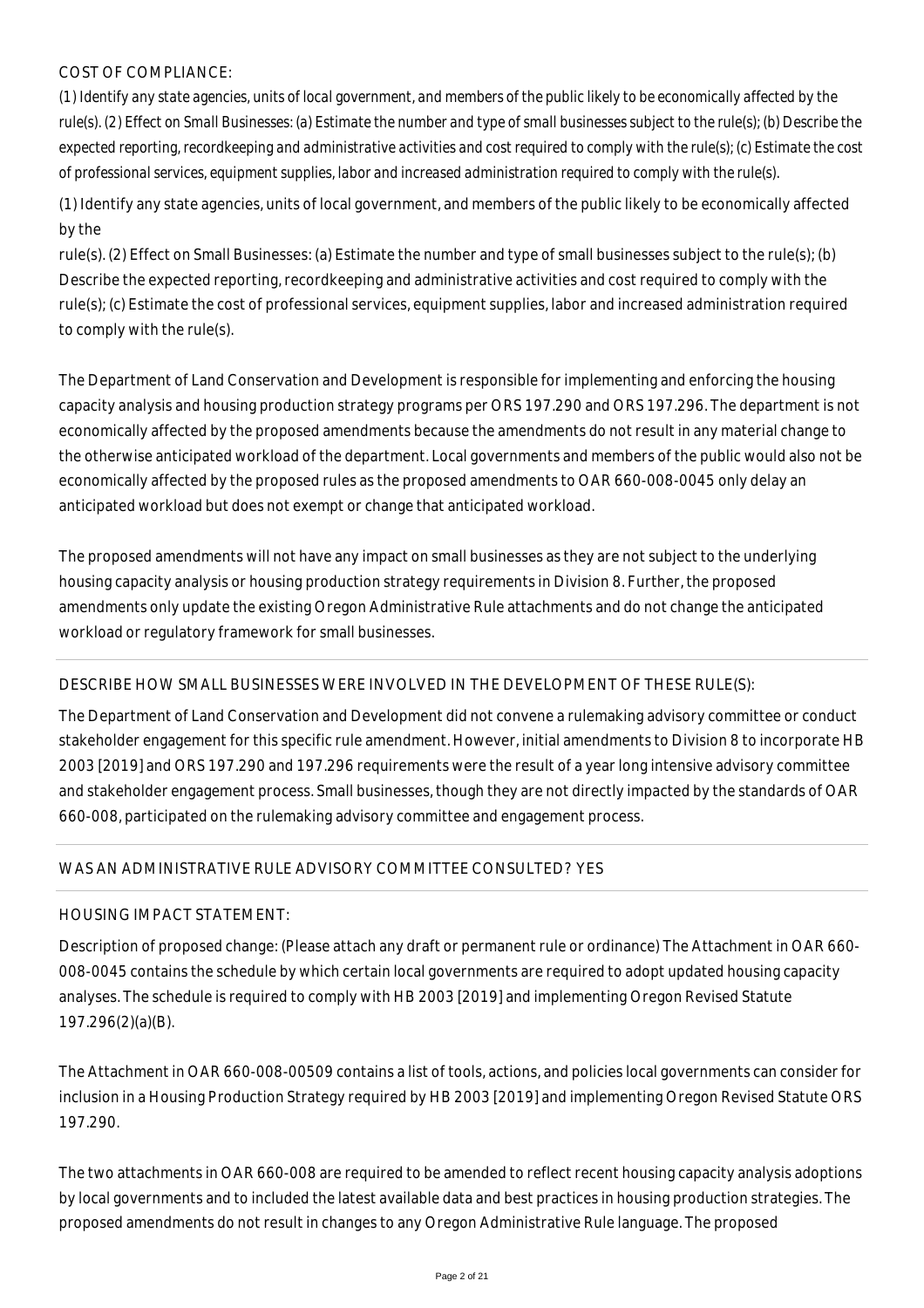amendments are only to update the two attachments which do not impact the manner in which local governments or the public operate within the state's regulatory framework.

Description of the need for, and objectives of the rule:

List of rules adopted or amended: OAR 660-008-0045 and OAR 660-008-0050

Materials and labor costs increase or savings: The proposed amendments do not alter materially alter the regulatory framework, intent, or implementation of OAR 660-008-0045 or OAR 660-008-0050. The proposed amendments only update the attachments in each rule section to reflect recent local housing capacity analysis adoptions and to provide additional Housing Production Strategy guidance to local governments. The proposed amendments do not result in any change in housing materials and labor costs, positive or negative.

Estimated administrative construction or other costs increase or savings: The proposed amendments do not result in any change to estimated administrative construction or other costs, positive or negative.

Land costs increase or savings: The proposed amendments do not result in any change to land costs, positive or negative.

Other costs increase or savings: The proposed amendments do not result in any change to the cost incurred by local governments or the development of housing, positive or negative.

# RULES PROPOSED:

660-008-0045, 660-008-0050

# AMEND: 660-008-0045

RULE SUMMARY: The attachment in OAR 660-008-0045 contains the schedule by which certain local governments are required to adopt updated housing capacity analyses. The schedule is required to comply with HB 2003 (2019) and implementing Oregon Revised Statute 197.296(2)(a)(B)

## CHANGES TO RULE:

## 660-008-0045

Housing Capacity Analysis Deadline

Cities described in ORS 197.296(2)(a)(B) and (10)(c)(B) shall demonstrate sufficient Buildable Lands as scheduled by the Commission.¶

(1) The Department shall publish the calendar of Housing Capacity Analyses deadlines for cities identified under ORS 197.296(2)(a)(B) or (10)(c)(B) in Exhibit A.¶

(2) The deadline for adoption of a Housing Capacity Analysis in a given year is December 31st.¶

(3) A city will be considered to have met its obligation to adopt a Housing Capacity Analysis upon adoption of the Housing Capacity Analysis by ordinance. A subsequent appeal of the Housing Capacity Analysis will not be considered a failure to comply with the deadline provided in Exhibit A provided in section (1).¶

(4) Upon adoption of a Housing Capacity Analysis, the deadline for a subsequent Housing Capacity Analysis is as follows:¶

(a) Eight years subsequent for cities that are not within a metropolitan service district; or¶

(b) Six years subsequent for cities that are within a metropolitan service district.¶

(5) If a population estimate developed under ORS 195.033 and OAR 660-032-0020 and OAR 660-032-0030 results in a city qualifying under ORS 197.296(2)(a)(B) or (10)(c)(B), the city must adopt a Housing Capacity Analysis within two years of its qualification or the interval provided in section (4), whichever is the longer period. Statutory/Other Authority: ORS 197.040

Statutes/Other Implemented: ORS 197.290, ORS 197.291, ORS 197.293, ORS 197.296, ORS 197.303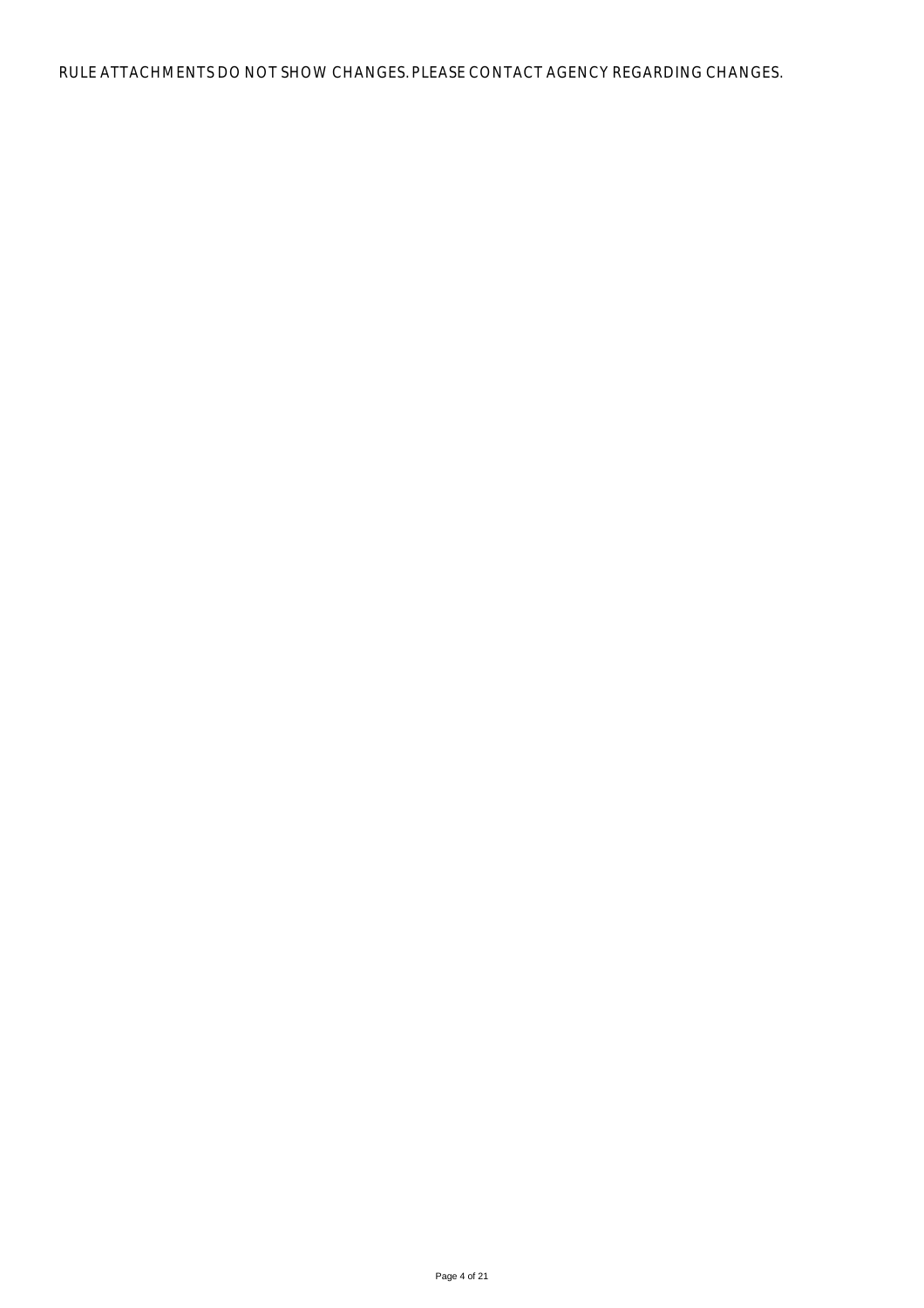# **Housing Capacity Analysis Update Schedule for Oregon Cities with a population above 10,000** (Required by ORS 197.296)

OAR 660, Division 8 – Exhibit A

*Adopted by the Land Conservation and Development Commission November 2020*

*Updated November 8, 2021*

**Cities must adopt updated Housing Capacity Analyses (HNA) by December 31st of the listed year.**

|                | (must update HNA every eight years) |             |        |             |        |                      |                   |           |  |  |  |
|----------------|-------------------------------------|-------------|--------|-------------|--------|----------------------|-------------------|-----------|--|--|--|
|                | 2028                                | 2029        |        |             |        |                      |                   |           |  |  |  |
| $\mathbf{1}$   | <b>Grants Pass</b>                  | McMinnville | Bend   | Springfield | Eugene | Canby                | Albany            | Ashland   |  |  |  |
| $\overline{2}$ | Lebanon                             | Medford     | Keizer | The Dalles  |        | <b>Central Point</b> | <b>Baker City</b> | Astoria   |  |  |  |
| 3              | Pendleton                           | Molalla     | Salem  | Sandy       |        | <b>Corvallis</b>     | Coos Bay          | Hermiston |  |  |  |
| 4              | Newport                             | North Bend  |        |             |        | Cottage Grove        | Dallas            | Newberg   |  |  |  |
| 5              |                                     |             |        |             |        | Prineville           | Klamath Falls     | Ontario   |  |  |  |
| 6              |                                     |             |        |             |        | Redmond              | La Grande         |           |  |  |  |
| 7              |                                     |             |        |             |        | Roseburg             | Monmouth          |           |  |  |  |
| 8              |                                     |             |        |             |        | St. Helens           | Silverton         |           |  |  |  |
| 9              |                                     |             |        |             |        | Woodburn             |                   |           |  |  |  |

# **Cities not within a Metropolitan Service District**

# **Cities within a Metropolitan Service District**

*(must update HNA every six years)*

|                | 2022        | 2023         | 2024     | 2025         | 2026      | 2027      | 2028 | 2029 |
|----------------|-------------|--------------|----------|--------------|-----------|-----------|------|------|
| 1              | Oregon City | Beaverton    | - None - | Forest Grove | Sherwood  | Gladstone | N/A  | N/A  |
| $\overline{2}$ |             | Gresham      |          |              | Troutdale | Cornelius |      |      |
| 3              |             | Happy Valley |          |              | Tualatin  | Tigard    |      |      |
| 4              |             | Hillsboro    |          |              |           |           |      |      |
| 5              |             | Lake Oswego  |          |              |           |           |      |      |
| 6              |             | Milwaukie    |          |              |           |           |      |      |
| 7              |             | Portland     |          |              |           |           |      |      |
| 8              |             | West Linn    |          |              |           |           |      |      |
| 9              |             | Wilsonville  |          |              |           |           |      |      |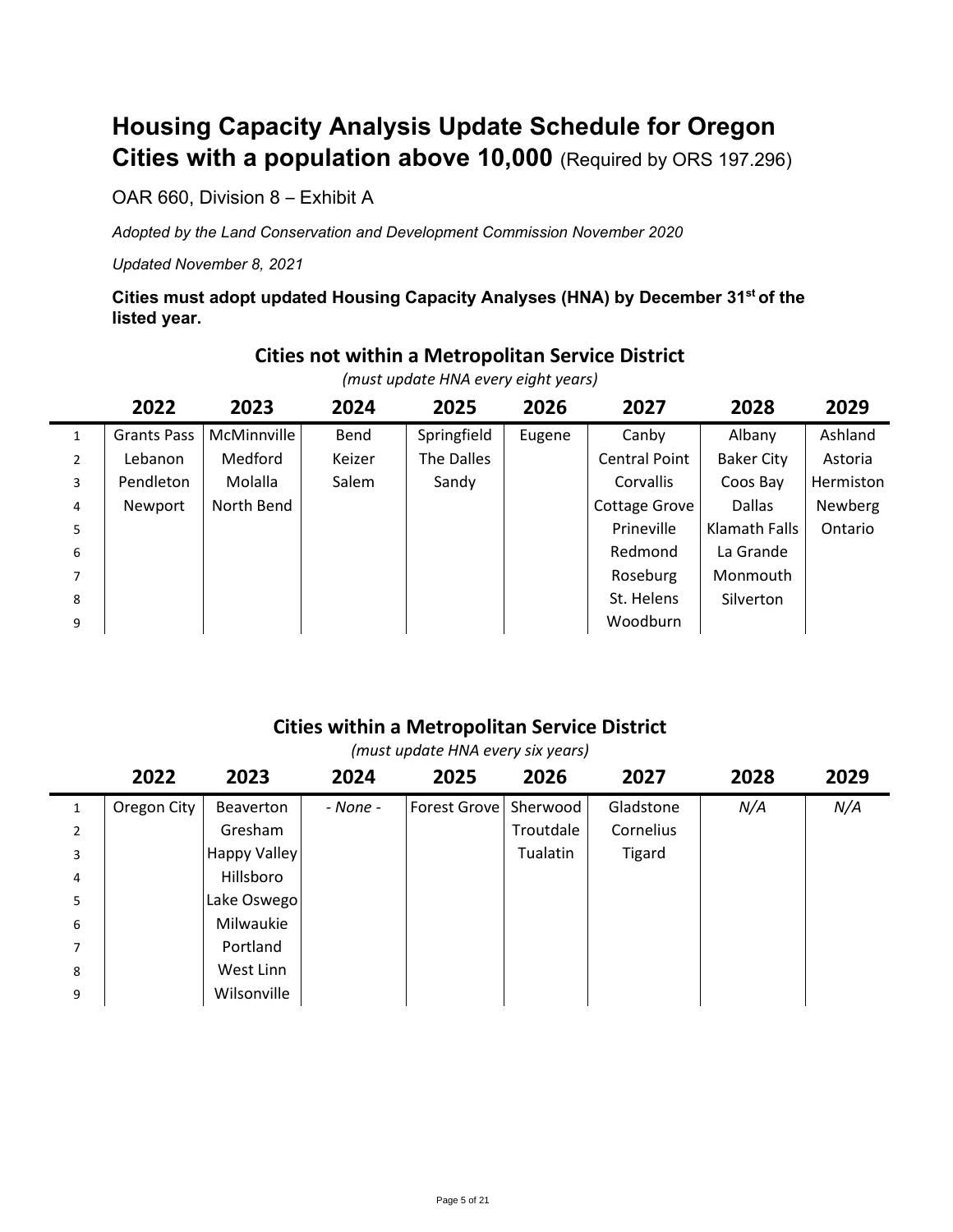### **Important Revisions in the 2022 HNA Schedule Update**

DLCD recently published an updated version of the HNA Schedule on August 26, 2021. This updated version was intended to reflect recent HNA adoptions in several cities. Adoptions of HNA prior to the inaugural HNA year 2022 "reset the clock" for those jurisdictions (see note #4 below). The August 2021 version shifted the HNA deadline for the City of Lake Oswego from 2023 to 2024 inadvertently. This error has been correct in this most recent version.

Pursuant to OAR 660-008-0045, cities with a population of 10,000 or greater, as determined by a Portland State University Population Research Center certified population estimate, must adopt an HNA on a regular schedule. The 2020 United States Census estimated that the population of the cities of Astoria, Molalla, Monmouth, and North Bend exceeded 10,000. While the Portland State University Population Research Center does not certify population estimates until December 15, 2021, the estimates are based on US Census data. As a result, there is a high likelihood that the population of these four cities will be certified over 10,000 when Portland State University published certified estimates in December 2021. Molalla and North Bend received DLCD technical assistance funding to complete an HNA in the current 2021-2023 biennium. Monmouth recently adopted an HNA in 2020. Astoria has neither recently adopted an HNA or applied for technical assistance.

### **HNA Update Notes on Administration:**

- 1. The deadline for adoption in any given year will be December 31st.
- 2. A city will be considered to have met its obligation to adopt the HNA update upon adoption by ordinance at the local level. Any subsequent appeal will not be considered a failure to comply with the update requirement.
- 3. The date of final adoption of the HNA at the local level will establish the next HNA update deadline. The next update deadline will be six or eight years in the future, depending on whether or not the subject city is in the boundary of a metropolitan service district.
- 4. Those cities that adopt an HNA prior to their listed deadline will effectively "reset the clock," such that their next applicable HNA deadline will be six or eight years after the early adoption, depending upon whether or not they are within the boundary of a metropolitan service district.
- 5. House Bill 2003 stipulates that the first scheduled HNA update may be no less than two years following adoption of administrative rules for another element of the bill, known as "housing production strategies." The Land Conservation and Development Commission completed rulemaking on housing production strategies (HPSs) in the fall of 2020 and adopted HPS rules as amendments to OAR Chapter 660, Division 8 on November 12, 2020.
- 6. Please note that for the city's HNA update deadline to have been met, a city must adopt the HNA by ordinance, typically as a supporting document to the city's comprehensive plan. Adoption of the HNA by ordinance also allows city decision makers to utilize the HNA as a legally defensible basis for decision-making.
- 7. Also, please note that, consistent with OAR Section 660-024-0050(4) a city must address a land deficit identified in the HNA prior to, or concurrent with, adoption of the HNA. The local government must amend the plan to satisfy the need deficiency, either by increasing the development capacity of land already inside the city, by expanding the UGB, or both.
- 8. A city that adopts an HNA after December 31, 2021 but in a year that is prior to the deadline established in this schedule is still required to complete a Housing Production Strategy one year after the city's established HNA deadline. A city may complete a Housing Production Strategy prior to the established deadline.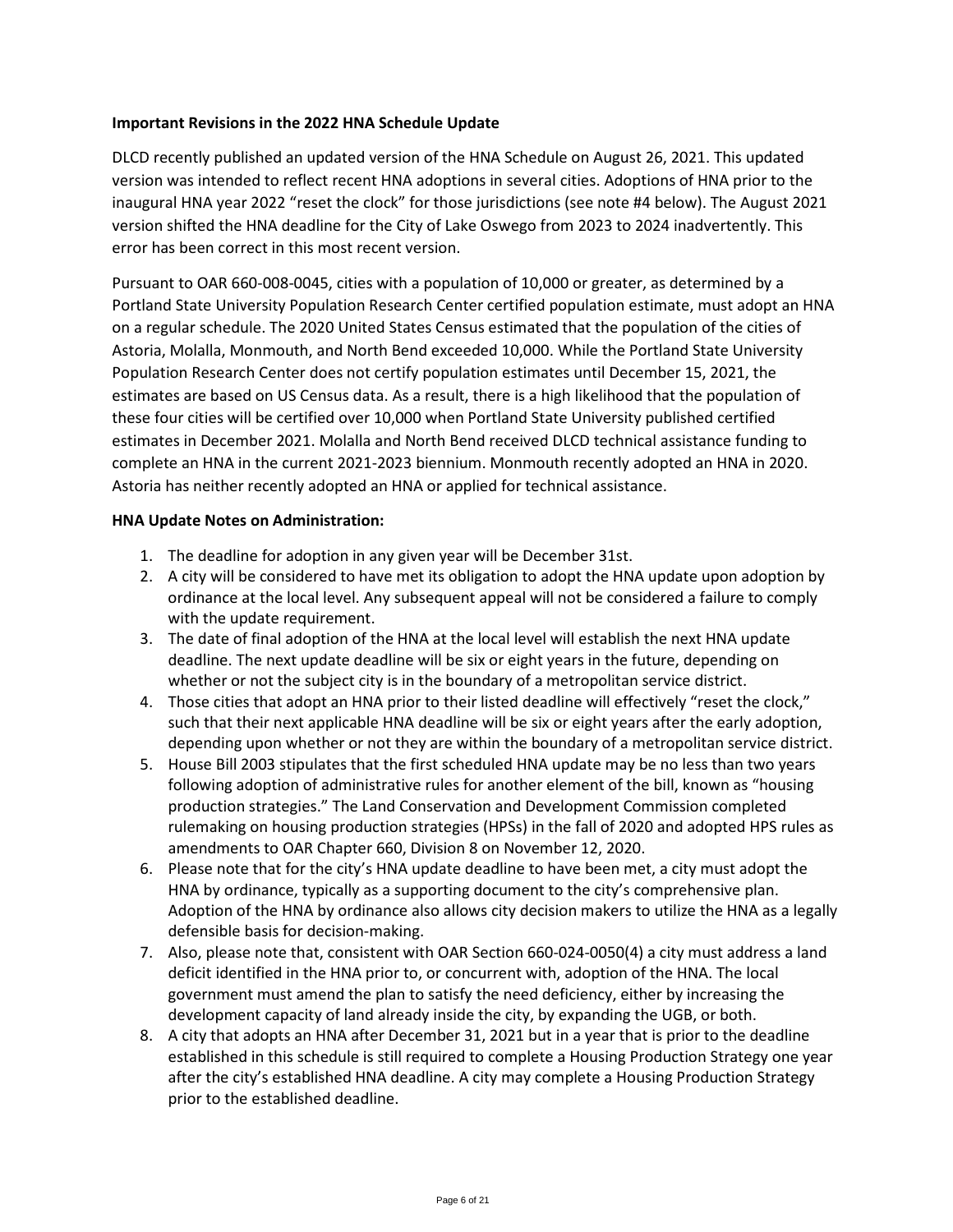# AMEND: 660-008-0050

RULE SUMMARY: The attachment in OAR 660-008-0050 contains a list of tools, actions, and policies local governments can consider for inclusion in a Housing Production Strategy required by HB 2003 (2019) and implementing Oregon Revised Statute 197.290.

CHANGES TO RULE:

# 660-008-0050

Housing Production Strategy Report Structure

As provided in ORS 197.290(2), a city with a population of more than 10,000 people must develop and adopt a Housing Production Strategy Report that includes a list of specific actions, including the adoption of measures and policies that the city shall undertake to promote development within the city to address a housing need identified under ORS 197.296(3) or ORS 197.296(10) for the most recent 20-year period described in the city's Housing Capacity Analysis. At a minimum, this Report must include the following components:¶

(1) Contextualized Housing Need - A contextualization and incorporation of information from the most recent Housing Capacity Analysis that describes current and future housing needs in the context of population and market trends.¶

(a) At a minimum, this must include a discussion of:¶

(A) Socio-economic and demographic trends of households living in existing Needed Housing. This must include a disaggregation of households living in existing Needed Housing by race and ethnicity;¶

(B) Measures already adopted by the city to promote the development of Needed Housing;¶

(C) Market conditions affecting the provision of Needed Housing;¶

(D) Existing and expected barriers to the development of Needed Housing;¶

(E) An estimate of the number of people or households experiencing homelessness. Estimates must include, as available, the following data sources:¶

(i) An estimate of regional housing need for people experiencing homelessness provided by the state or regional entity;¶

(ii) The applicable Housing and Urban Development Point-in-Time count conducted by the Continuum of Care that the city is located within;¶

(iii) The applicable Housing and Urban Development Annual Homelessness Assessment Report; and¶ (iv) The applicable McKinney-Vento Homeless Student Data for all school districts that overlap with the city boundary.¶

(F) Percentage of Rent Burdened Households, as determined in the report described in OAR 813-112- 0020(2);¶ (G) Housing tenure, including rental and owner households; and¶

(H) Housing needs for people with disabilities, including hearing, vision, cognitive, ambulatory, self-care difficulty, and independent living as provided in the applicable American Community Survey and other data sets, as available.¶

(b) A city may use the following types and sources of data to further contextualize housing need for the purposes of this section:¶

(A) The percentage of housing stock that is market rate compared to the percentage of housing stock that is subsidized to make it affordable;¶

(B) Units that the city has permitted but which have not yet been produced;¶

(C) Population groups that are not typically accounted for in a Housing Capacity Analysis, including but not limited to college and university students or second homeowners;¶

(D) Redevelopment rates that impact the preservation of existing affordable market-rate units; and¶

(E) Other types and sources of data to refine housing need for those experiencing homelessness, including:¶

(i) Data collected by local Coordinated Care Organizations;¶

(ii) Data collected by community action agencies;¶

(iii) The capacity of existing emergency shelters;¶

(iv) Rental and homeowner vacancy rates;¶

(v) Change in gross or net property values or rent over time;¶

(vi) Qualitative data that illustrate specific needs of people experiencing homelessness; and¶

(vii) Other local houseless population datasets¶

(2) Engagement - A Housing Production Strategy Report must include a narrative summary of the process by which the city engaged Consumers of Needed Housing and Producers of Needed Housing, especially with regard to state and federal protected classes. A city may conduct engagement for a Housing Production Strategy concurrent with other housing planning efforts within the city including, but not limited to, a Housing Capacity Analysis, Consolidated Plans for Community Development Block Grant Entitlement Communities, and public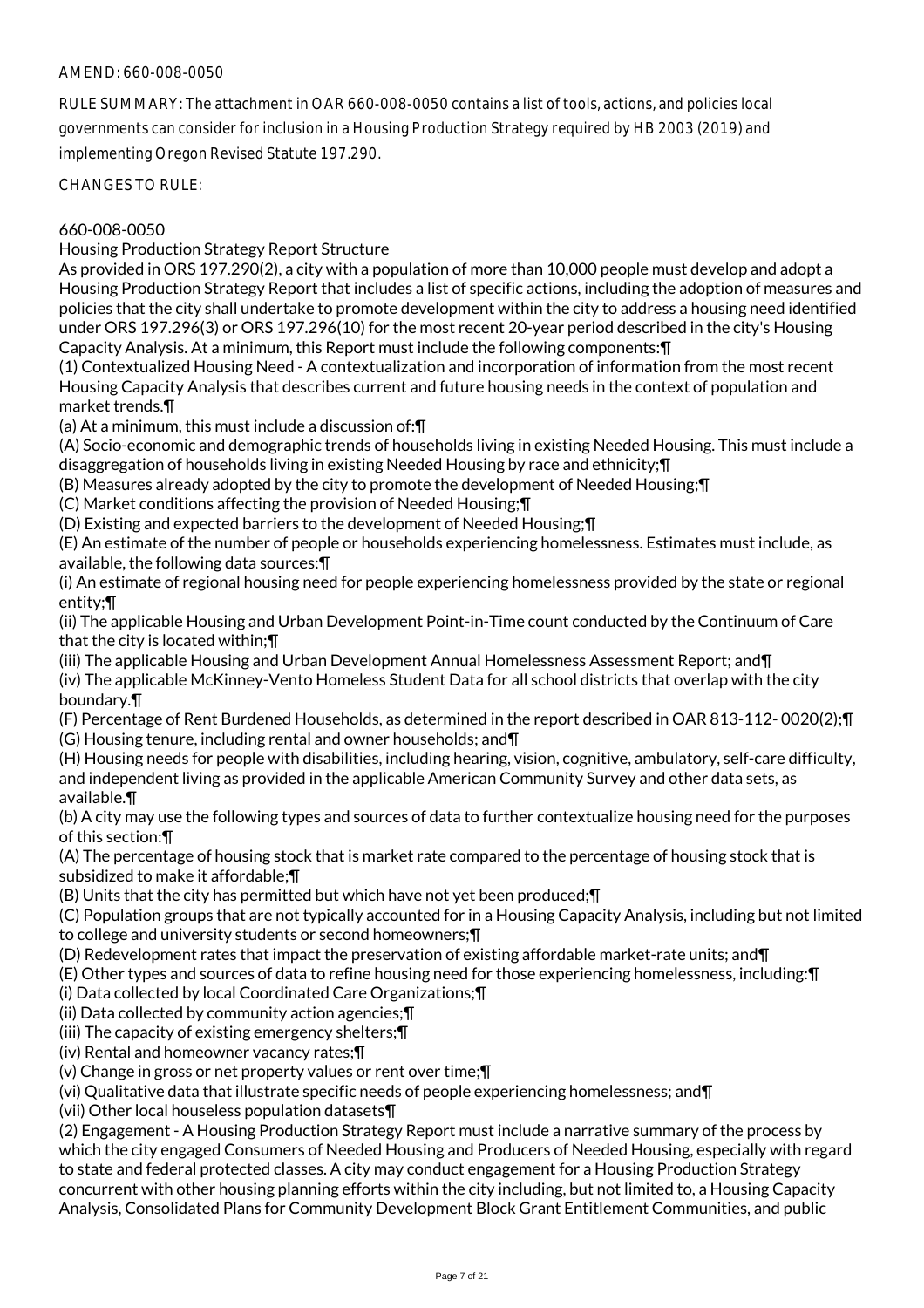engagement for Severely Rent Burdened Households as described in OAR 813-112-0010. The narrative summary must include the following elements:¶

(a) A list and description of stakeholders who will be impacted by potential Housing Production Strategies, stating who was engaged and why, including Consumers of Needed Housing and Producers of Needed Housing;¶ (b) A summary of feedback received from each stakeholder group;¶

(c) A description of how the information from stakeholders influenced implementation of Housing Production Strategies adopted by the city as provided in section (3); and¶

(d) An evaluation of how to improve engagement practices for future housing engagement efforts conducted by the city.¶

(3) Strategies to Meet Future Housing Need - A Housing Production Strategy Report must identify a list of specific actions, measures, and policies needed to address housing needs identified in the most recent Housing Capacity Analysis. The strategies proposed by a city must collectively address the next 20-year housing need identified within the most recent Housing Capacity Analysis and contextualized within the Report as provided in section (1). A Housing Production Strategy Report may identify strategies including, but not limited to, those listed in the Housing Production Strategy Guidance for Cities published by the Commission under Exhibit B. For each identified Housing Production Strategy, the Housing Production Strategy Report must include:¶

(a) A description of the Housing Production Strategy chosen;¶

(b) A timeline for adoption of the Housing Production Strategy;¶

(c) A timeline for implementation of the Housing Production Strategy; and¶

(d) An estimated magnitude of impact of the Housing Production Strategy, including:¶

(A) Housing need addressed by the identified Housing Production Strategy by tenure and income;¶

(B) An estimate of the number of housing units that are anticipated to be created through implementation of the identified Housing Production Strategy;¶

(C) An analysis of the income and demographic populations that are anticipated to receive benefit or burden from the Housing Production Strategy, including:¶

(i) Low-income communities;¶

(ii) Communities of color;¶

(iii) People with disabilities; and¶

(iv) Other state and federal protected classes; and¶

(D) A time frame over which the Housing Production Strategy is expected to impact Needed Housing.¶ (4) Achieving Fair and Equitable Housing Outcomes - A Housing Production Strategy Report must include a narrative summarizing how the selected Housing Production Strategies, in combination with other city actions, will achieve equitable outcomes with regard to the following factors:¶

(a) Location of Housing - How the city is striving to meet statewide greenhouse gas emission reduction goals, established under Executive Order No. 20-04, by creating compact, mixed-use neighborhoods available to people part of state and federal protected classes.¶

(b) Fair Housing - How the city is affirmatively furthering fair housing for all state and federal protected classes. Affirmatively furthering fair housing means addressing disproportionate housing needs, patterns of integration and segregation, racially or ethnically concentrated areas of poverty, and disparities in access to housing opportunity;¶

(c) Housing Choice - How the city is facilitating access to housing choice for communities of color, low- income communities, people with disabilities, and other state and federal protected classes. Housing choice includes access to existing or new housing that is located in neighborhoods with high-quality community amenities, schooling, employment and business opportunities, and a healthy and safe environment.¶

(d) Housing options for residents experiencing homelessness - How the city is advocating for and enabling the provision of housing options for residents experiencing homelessness and how the city is partnering with other organizations to promote services that are needed to create permanent supportive housing and other housing options for residents experiencing homelessness;¶

(e) Affordable Homeownership and Affordable Rental Housing - How the city is supporting and creating opportunities to encourage the production of affordable rental housing and the opportunity for wealth creation via homeownership, primarily for state and federal protected classes that have been disproportionately impacted by past housing policies; and¶

(f) Gentrification, Displacement, and Housing stability - How the city is increasing housing stability for residents and mitigating the impacts of gentrification, as well as the economic and physical displacement of existing residents resulting from investment or redevelopment.¶

(5) A Housing Production Strategy Report must include the following additional elements:¶

(a) A description of any opportunities, constraints, or negative externalities associated with adoption of the elements of proposed Housing Production Strategies;¶

(b) A description of actions that the city and other stakeholders must take to implement the proposed Housing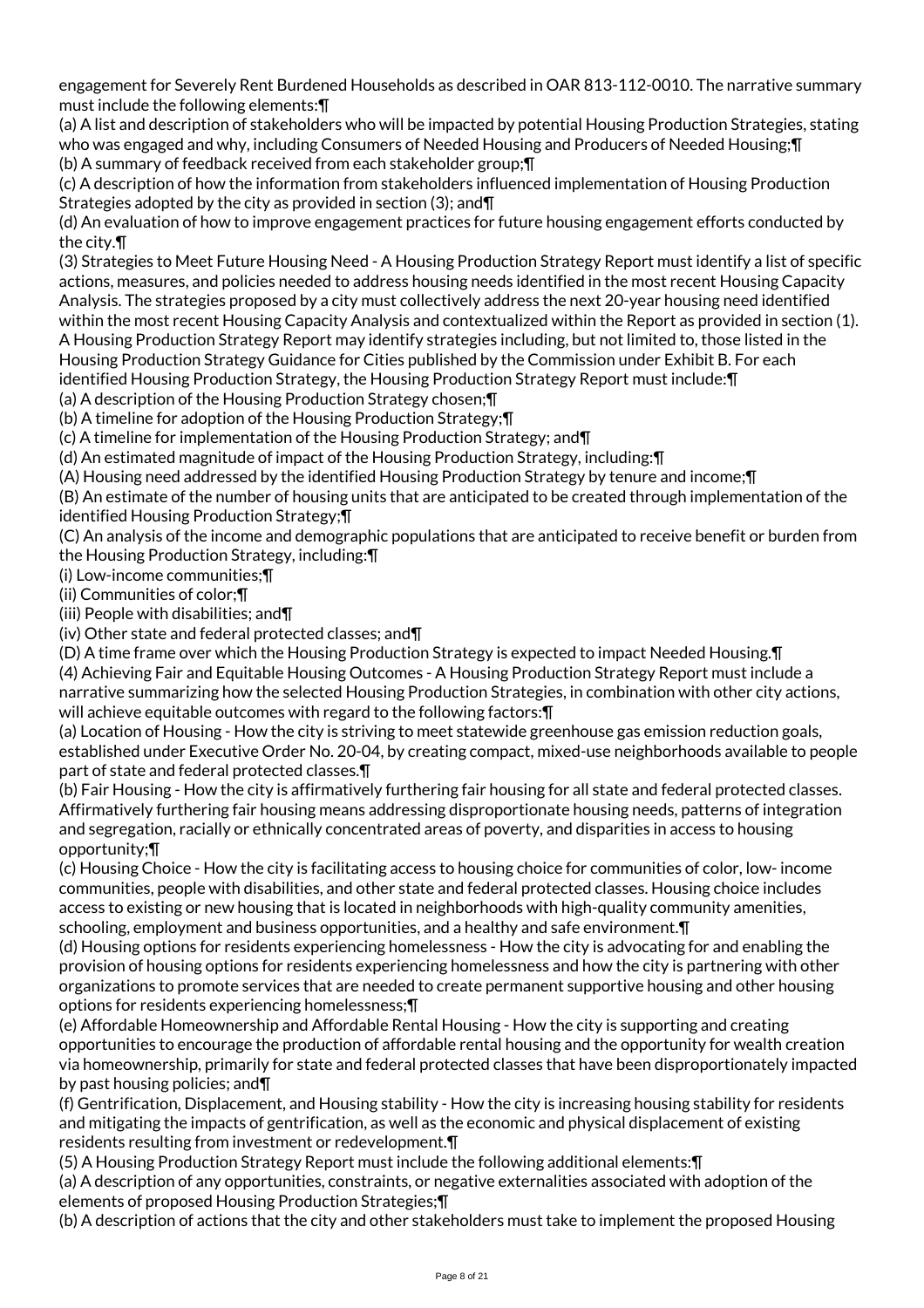Production Strategies;¶

(c) If the Housing Production Strategy Report is the first produced under this division, a description of how the city will measure strategy implementation and progress; []

(d) If the Housing Production Strategy Report is not the first produced under this section, a summary of strategies that the city has previously adopted and implemented, and a reflection on the efficacy of each implemented strategy; and¶

(e) A copy of the city's most recently completed survey to meet the requirements of ORS 456.586. Statutory/Other Authority: ORS 197.040

Statutes/Other Implemented: ORS 197.290, ORS 197.291, ORS 197.293, ORS 197.296, ORS 197.303

RULE ATTACHMENTS DO NOT SHOW CHANGES. PLEASE CONTACT AGENCY REGARDING CHANGES.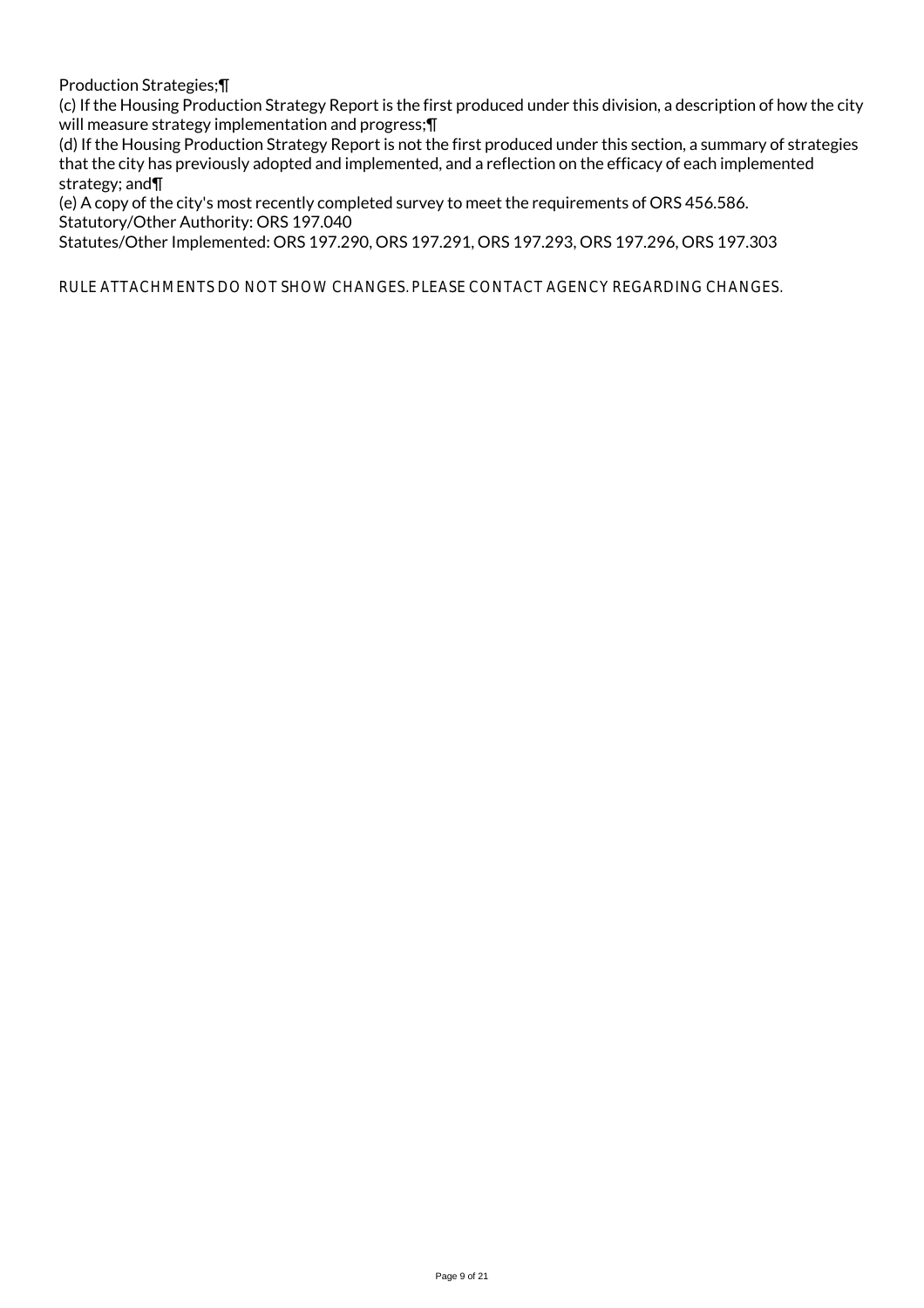### **Housing Production Strategy Program - List of Tools, Actions, and Policies OREGON ADMINISTRATIVE RULE CHAPTER 660, DIVISION 8, ATTACHMENT B**

### *Revised - February 2022*

#### **Housing Production Strategy Guidance Document:**

To assist cities in the creation and drafting of their Housing Production Strategy Report in compliance to HB 2003, the Department of Land Conservation and Development (DLCD) provided a guidance document of housing product jurisdiction could employ to facilitate housing production in their community. The document contains a list of strategies assigned by categories. Each strategy includes a brief overview of its intent and purpose as well as impact by housing tenure and by income bracket. As the jurisdiction prepares a housing production strategy report, the jurisdiction would review the quidance document to select specific strategies that work best for their address their identified Housing Needs. The jurisdiction would simply reference the strategy number when describing the adoption, implementation, and expected magnitude of impact of each strategy in their report. If the ju that is not listed they would propose this under Category Z.

#### **Categories of Tools, Actions, and Policies**

The proposed categories contain tools, strategies, or policies that are intended to:

- 1. Reduce financial and regulatory impediments to develop Needed Housing;
- 2. Create financial and regulatory incentives for development of Needed Housing;
- 3. Provide access to local, state, and federal resources; and
- 4. Allow for local innovation.

| <b>Category A</b> |                                     | <b>Zoning and Code Changes</b>             | These are strategies that a jurisdiction can take to proactively encourage<br>needed housing production through zoning and code modifications. These<br>strategies may also include regulations to ensure housing goals are met.  |
|-------------------|-------------------------------------|--------------------------------------------|-----------------------------------------------------------------------------------------------------------------------------------------------------------------------------------------------------------------------------------|
| <b>Category B</b> | $x^{\times}_{\alpha}$               | <b>Reduce Regulatory Impediments</b>       | These strategies address known impediments to providing needed housing.<br>These include but are not limited to zoning, permitting, and infrastructure<br>limpediments.                                                           |
| <b>Category C</b> | $\boldsymbol{\mathscr{S}}$          | <b>Financial Incentives</b>                | These are a list of financial incentives that jurisdictions can give to developers<br>to encourage them to produce needed housing.                                                                                                |
| <b>Category D</b> | $\bullet$                           | <b>Financial Resources</b>                 | These are a list of resources or programs at the local, state and federal level<br>that can provide money for housing projects. The majority of these resources<br>are intended to provide money for affordable housing projects. |
| <b>Category E</b> | $\overline{\mathbb{S}^{\text{MAX}}$ | <b>Tax Exemption and Abatement</b>         | These are a list of tax exemption and abatement programs that are intended to<br>encourage developers to produce housing.                                                                                                         |
| <b>Category F</b> |                                     | Land, Acquisition, Lease, and Partnerships | These are strategies that secure land for needed housing, unlock the value of<br>land for housing, and/or create partnerships that will catalyze housing<br>developments.                                                         |
| <b>Category Z</b> |                                     | <b>Custom Options</b>                      | Any other Housing Production Strategy not listed in Categories A through F<br>that the jurisdiction wishes to implement will be outlined in this section and<br>numbered accordingly.                                             |

Equitable Outcomes Note: Some of the strategies may not create an overall housing production increase however, they do increase or maintain housing for a specific affordability target or population. Caution Note: Jurisdictions should be careful when picking strategies to ensure that housing strategies together in their aggregate do not work to suppress the overall supply of housing of stiffle housing production.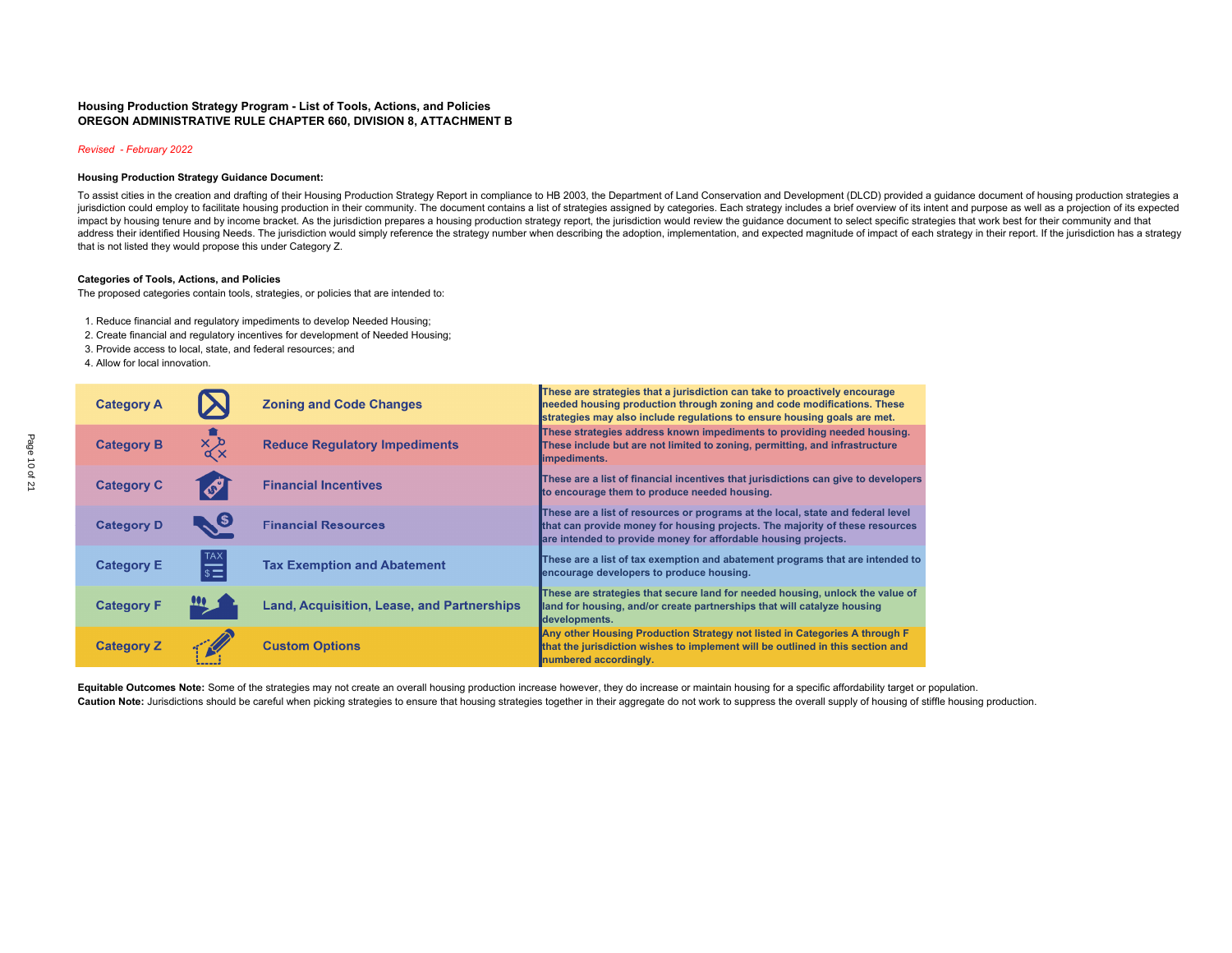### **Anti‐Displacement and Gentrification Toolkit:**

In the Spring of 2021 DLCD partnered with Portland State University to create an anti-displacement and gentrification toolkit. Though not mandatory to use, the toolkit was designed 1) help jurisdictions better measure the and gentrification in their communities, and 2) direct HPS strategies towards mitigating these pressures as more housing is produced. In the process several additional columns were created to better understand the impact o to anti‐displacement work. These additional columns are defined as follows:

#### **Housing Equity Impact: DIRECT, (DIRECT), INDIRECT, AND (INDIRECT)**

DIRECT strategies for meeting housing equity needs are focused on the supply. They are needed immediately and persistently by groups that are vulnerable in the housing market. These strategies directly produce or protect a for communities of color and other protected class communities. They have strong impacts for anti-displacement that can be seen in the short-term. A (DIRECT) strategy is one that is specific to affordable housing and/or pr populations, but does not actually create housing.

Strategies that allow for more housing overall are INDIRECT; strategies that are oriented towards smaller units or diverse housing types are (INDIRECT) - they are more likely to address equity needs, but may also require a adffordability, tenure, or accessibility. Likewise, strategies for housing preservation can be important for anti-displacement planning, if they are focused on maintaining affordability along with quality.

#### **Neighborhood Typology:**

The toolkit establishes a methodology for cities to categorize census tracts based on where gentrification and displacement pressures have already occurred or may occur in the future. These six Neighborhood Typologies (Aff Gentrification, Active Gentrification, Late Gentrification, Becoming Exclusive, and Advance Exclusive)reflect the spatial distribution of housing inequity. Cities should take special consideration of these spatial inequiti Production Strategies. Some Housing Production Strategies when applied flatly across an entire city result in negative or inequitable outcomes for communities members most at risk of displacement. The This section is inten may have unintended negative impacts on particular neighborhood typologies. This is not to imply that all Housing Production Strategies will have negative impacts on housing equity - many strategies work without particular neighborhood. However, some housing production strategies are better suited for particular neighborhood types, and some strategies need special nuance or policy refinement to add special mitigation protections against furt impacts.

**Green**: GO use and implement, especially if <sup>a</sup> tool is useful in this neighborhood type

**Yellow**: PROCEED CAUTIOUSLY and carefully. This means that <sup>a</sup> strategy needs to be monitored for impacts and possibly paired with more direct mitigating strategies in this neighborhood type.

**Red**: STOP AND PLAN. This strategy is highly likely to create displacement pressures and must be paired with mitigation measures in this neighborhood type.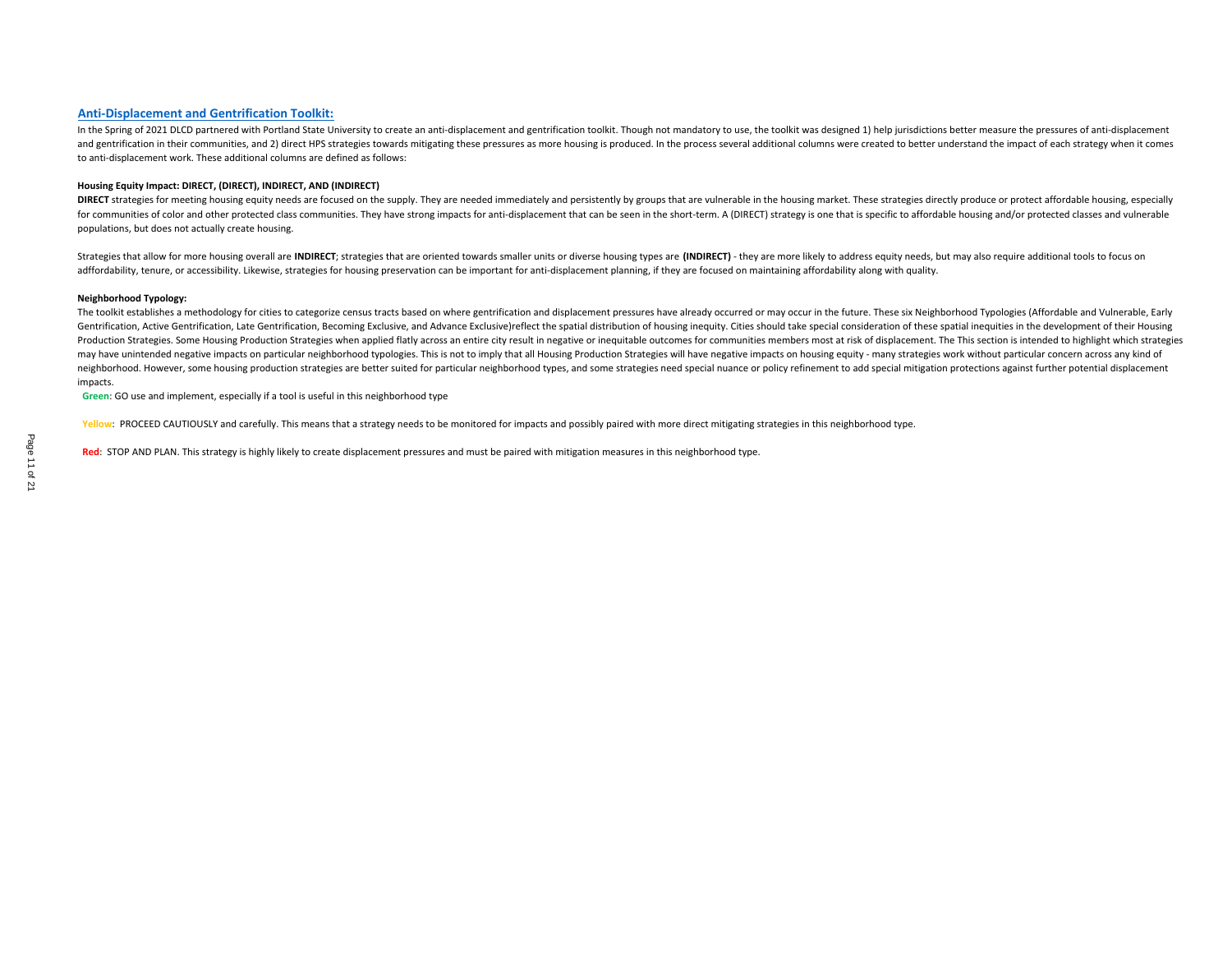|                     | <b>Category A: Zoning and Code Changes</b><br>These are strategies that a city can take to proactively encourage needed housing production through zoning and code modifications. These Strategies may also include regulations to ensure housing goals are met. |                                                                                                                                                                                                                                                                                                                                                                                                                                                                                                                                                                                                                                                                                                                                                                                                                                                                                                                                                                                                                                                                                                                                                                                                                        |                                                                                                                    |                         |                                                                    |                             |                                                                                                                                                     |                                                                                                                                                                                                                        |  |  |
|---------------------|------------------------------------------------------------------------------------------------------------------------------------------------------------------------------------------------------------------------------------------------------------------|------------------------------------------------------------------------------------------------------------------------------------------------------------------------------------------------------------------------------------------------------------------------------------------------------------------------------------------------------------------------------------------------------------------------------------------------------------------------------------------------------------------------------------------------------------------------------------------------------------------------------------------------------------------------------------------------------------------------------------------------------------------------------------------------------------------------------------------------------------------------------------------------------------------------------------------------------------------------------------------------------------------------------------------------------------------------------------------------------------------------------------------------------------------------------------------------------------------------|--------------------------------------------------------------------------------------------------------------------|-------------------------|--------------------------------------------------------------------|-----------------------------|-----------------------------------------------------------------------------------------------------------------------------------------------------|------------------------------------------------------------------------------------------------------------------------------------------------------------------------------------------------------------------------|--|--|
| #                   | <b>Strategy</b>                                                                                                                                                                                                                                                  | <b>Description</b>                                                                                                                                                                                                                                                                                                                                                                                                                                                                                                                                                                                                                                                                                                                                                                                                                                                                                                                                                                                                                                                                                                                                                                                                     | <b>Affordability Target</b>                                                                                        | Tenure<br><b>Target</b> | Source (if available)                                              | Housing<br>Equity<br>Impact | Neighborhood<br>Typology                                                                                                                            | <b>Mitigating Measures</b>                                                                                                                                                                                             |  |  |
| A01                 | <b>Ensure Land Zoned for</b><br>ligher Density is not<br>Developed at Lower<br><b>Densities</b>                                                                                                                                                                  | This strategy will work on establishing minimum density standards, updating development codes to prohibit new single<br>amily detached housing in high density zones, and allow single-family detached homes in medium density zones only<br>f they meet minimum density or maximum lot size requirements.                                                                                                                                                                                                                                                                                                                                                                                                                                                                                                                                                                                                                                                                                                                                                                                                                                                                                                             | Publicly-Subsidized (< 30% AMI)<br>Affordable (30-80% AMI)<br>Workforce (80-120% AMI)<br>Market Rate (> 120% AMI)  | For Rent<br>For Sale    | Morrow County HNA, 2017                                            | <b>INDIRECT</b>             | All                                                                                                                                                 | Planning and continued monitoring with attention to displacement in gentrifying<br>areas; add incentives for direct production of equity needs                                                                         |  |  |
| A02                 | Zoning Changes to<br>Facilitate the Use of<br>Lower-Cost Housing<br>Types                                                                                                                                                                                        | n many cities, towns, and counties, changes to local zoning policies can help to facilitate the development of lower-<br>cost housing types, such as Accessory Dwelling Units (ADU's), manufactured homes, multifamily housing, micro-unit<br>or single-room occupancy developments. Changes to local zoning policies can also help to facilitate the development<br>of safe overnight sheltering options for unhoused residents, such as Safe Park programs, Conestoga Hut Micro-<br>shelters, sleeping pod micro-shelters, and others. To increase the likelihood the market can produce lower-cost<br>housing types, it is important to make them allowable as of right in all locations and neighborhoods. If not, still provide<br>flexibility in zoning code to still issue variance or conditional use permits that allow deviations from existing regulations<br>on a case-by-case basis.                                                                                                                                                                                                                                                                                                                      | Publicly-Subsidized (< 30% AMI<br>Affordable (30-80% AMI)<br>Workforce (80-120% AMI)<br>Market Rate (> 120% AMI)   | For Rent<br>For Sale    | <b>Local Housing Solutions</b>                                     | <b>DIRECT</b>               | All                                                                                                                                                 | Planning and continued monitoring of production vs. needs                                                                                                                                                              |  |  |
| A03                 | AR, Density, or Height<br><b>Bonuses for Affordable</b><br>Housing                                                                                                                                                                                               | FAR, density, and height bonuses for affordable housing developments. Note: FAR/density bonuses do not work if<br>here is not adequate height to make additional development feasible.                                                                                                                                                                                                                                                                                                                                                                                                                                                                                                                                                                                                                                                                                                                                                                                                                                                                                                                                                                                                                                 | Affordable (30-80% AMI)<br>Workforce (80-120% AMI)                                                                 | <b>For Rent</b>         |                                                                    | <b>DIRECT</b>               | <b>Early Gentrification</b><br><b>Active Gentrication</b><br><b>Late Gentrification</b>                                                             | These tools work best in strong markets; have a medium impact on displacement                                                                                                                                          |  |  |
| A04                 | Housing Rehabilitation<br>Codes                                                                                                                                                                                                                                  | lousing rehabilitation codes (or rehab codes) are building codes designed to reduce the costs of renovating and<br>ehabilitating existing buildings, thereby facilitating the continued availability and habitability of older rental housing and<br>wner-occupied homes. This is especially helpful to facilitate conversation into multiplex housing.                                                                                                                                                                                                                                                                                                                                                                                                                                                                                                                                                                                                                                                                                                                                                                                                                                                                | Publicly-Subsidized (< 30% AMI)<br>Affordable (30-80% AMI)<br>Workforce (80-120% AMI)<br>Market Rate (> 120% AMI)  | For Rent<br>For Sale    | <b>Local Housing Solutions</b>                                     | <b>INDIRECT</b>             | <b>Early Gentrification</b><br><b>Active Gentrification</b><br><b>Late Gentrification</b>                                                           | Where naturally occurring affordable housing is being lost to rehab; add incentives<br>to maintain affordability to increase anti-displacement impacts                                                                 |  |  |
| A05                 | <b>Code Provisions for</b><br><b>ADUs</b>                                                                                                                                                                                                                        | ADUs are smaller, ancillary dwelling units located on the same lot as a primary residence. They are typically complet<br>dwellings with their own kitchen, bathroom and sleeping area. Given that ADUs are usually built by individual<br>nomeowners with limited experience or financial resources, code provisions can have a significant influence on the<br>easibility of their development and enable more widespread production. For example, easing occupancy<br>requirements, allowing more ADUs on a lot, and expanding maximum size requirements. Certain building and<br>development code regulations can inadvertently drive up ADU construction costs. More flexibility in siting, design,<br>construction and lower fees are also needed to achieve feasibility in many cases.                                                                                                                                                                                                                                                                                                                                                                                                                           | olicly-Subsidized (< 30% AM<br>Workforce (80-120% AMI)<br>Market Rate (> 120% AMI)                                 | For Rent<br>For Sale    | <b>City of the Dalles Housing</b><br><b>Strategy Report (2017)</b> | (INDIRECT)                  | All                                                                                                                                                 | ADUs, cottage, and middle housing have a medium impact on preventing<br>displacement, with planning and continued monitoring of production; add<br>incentives and programs to target affordability and increase impact |  |  |
| <b>BA06</b><br>f2   | Broaden the Definition<br>of Housing Type                                                                                                                                                                                                                        | Broaden the definition of "housing unit" to allow for more flexibility across use types. For example, SROs are not alw<br>illowed in certain residential zones. Including them in the definition of housing unit, or broadening the set of uses<br>illowed across all residential districts, would allow for greater flexibility of housing type.                                                                                                                                                                                                                                                                                                                                                                                                                                                                                                                                                                                                                                                                                                                                                                                                                                                                      | Publicly-Subsidized (< 30% AMI)<br>Affordable (30-80% AMI)<br>Workforce (80-120% AMI)<br>Market Rate (> 120% AMI)  | For Rent<br>For Sale    |                                                                    | (INDIRECT)                  | <b>Affordable &amp; Vulnerable</b><br><b>Early Gentrification</b><br><b>Active Gentrification</b><br><b>Late Gentrification</b><br><b>Exclusive</b> | Planning and continued monitoring of production and locations; add incentives<br>and programs to increase impact and avoid clustering                                                                                  |  |  |
| $\mathbf{z}$<br>A07 | Allow for Single Room<br>Occupancy in<br><b>Residential Zones</b>                                                                                                                                                                                                | Allow for SRO, Adult Dorms, and Cohousing in all residential zones. Note: SROs may be favored due to their ability t<br>serve more people for less cost; it is not always a better housing type for all populations. Considerations should be<br>given to ADA accessibility when planning SROs.                                                                                                                                                                                                                                                                                                                                                                                                                                                                                                                                                                                                                                                                                                                                                                                                                                                                                                                        | Publicly-Subsidized (< 30% AMI)<br>Affordable (30-80% AMI)<br>Workforce (80-120% AMI)<br>Market Rate (> 120% AMI)  | For Rent                |                                                                    | <b>DIRECT</b>               | <b>Affordable &amp; Vulnerable</b><br><b>Active Gentrfication</b><br><b>Late Gentrification</b><br><b>Exclusive</b>                                 | Planning and continued monitoring of production and locations; add incentives<br>and programs to increase impact and avoid clustering                                                                                  |  |  |
| A08                 | Promote Cottage<br><b>Cluster Housing</b>                                                                                                                                                                                                                        | Cottage clusters are groups of relatively small homes typically oriented around shared common grounds with 4-14<br>homes typically between 1,000-1200 square feet in size. By further defining cottage cluster design and development<br>standards, housing code can effectively address a predictable process for developers, and potentially encourage<br>greater production for this housing type. Some examples may include: allowing for a wide range of sizes and<br>attached/detached options for housing; not specifying ownership structure so that both renters/owners can live on the<br>ame cluster; ensuring that minimum site size, setbacks and building coverage requirements do not prohibit cottage<br>cluster development on smaller lots; draft design requirements that ensure neighborhood compatibility, and efficient<br>use of land, but are not so specific as to restrict the ability to adapt to varying neighborhood contexts. Other ideas<br>include: uniformed codes, form-based codes, and allowing shared underground infrastructure when practical (e.g.<br>sewer lines from each cottage can connect to one main that runs out to street, rather than 8 parallel lines out to stree | Publicly-Subsidized (< 30% AMI)<br>Affordable (30-80% AMI)<br>Workforce (80-120% AMI)<br>Market Rate (> 120% AMI)  | For Rent<br>For Sale    | City of the Dalles Housing<br>Strategy Report, April 2017          | (INDIRECT)                  | All                                                                                                                                                 | ADUs, cottage, and middle housing have a medium impact on preventing<br>displacement, with planning and continued monitoring of production; add<br>incentives and programs to target affordability and increase impact |  |  |
| A09                 | <b>Short-Term Rentals</b><br>Regulations                                                                                                                                                                                                                         | Short-term rentals can be seen as an investment strategy for small investors, but can also remove rental housing<br>upply from the market, in effect driving up rent from the local housing market. To avoid this effect, regulations can<br>nclude definitions for various forms of short-term rentals, defining use, and occupancy standards, and even adding<br>imits to the number of days that a short term rental can be in operation in order to mitigate their impact on the local<br>housing market. Short Term Rental Regulation should begin with/include registration requirements for all short term<br>rentals.                                                                                                                                                                                                                                                                                                                                                                                                                                                                                                                                                                                          | Affordable (30-80% AMI)<br>Workforce (80-120% AMI)<br>Market Rate (> 120% AMI)                                     | For Rent                | Morrow County HNA, 2017                                            | <b>DIRECT</b>               | All                                                                                                                                                 | High impact on displacement especially in hot neighborhoods                                                                                                                                                            |  |  |
|                     | A10 Inclusionary Zoning                                                                                                                                                                                                                                          | Requiring that a portion of the units within a market rate development be set aside as affordable housing. This tool w<br>often be combined with property tax exemptions, fee waivers, or development bonuses to offset the cost of affordable<br>housing units. Careful consideration should be employed when enacting inclusionary zoning. Note: A number of<br>studies, including those analyzing the IZ Ordinance in Portland, have shown that IZ suppresses, rather than increases<br>the creation of new housing. Given that, if IZ is proposed, the financial components need to be calculated right to<br>ensure that the inclusionary rate is not too high for the offsets provided and that overall housing production increases<br>as a result.                                                                                                                                                                                                                                                                                                                                                                                                                                                             | Publicly-Subsidized (< 30% AMI)<br>Affordable (30-80% AMI)<br>Workforce (80-120% AMI)<br>Market Rate (> 120% AMI)  | For Rent                |                                                                    | <b>DIRECT</b>               | <b>Active Gentification</b><br><b>Late Gentrification</b>                                                                                           | These tools work best in strong markets; have a medium impact on displacement;<br>they pair with incentives that can be customized to context for maximum overall                                                      |  |  |
|                     | <b>Add Restrictive</b><br>A11 Covenants to Ensure<br>Affordability                                                                                                                                                                                               | Adding restrictive covenants to ensure affordability over time at a certain income level for affordable housing<br>developments. Restrictive covenants are usually placed on a property in exchange for a local or state government<br>providing financial contribution to the project. These covenants work best over the short-term (up to 30 years); after<br>that they become unable to accommodate changed circumstances.                                                                                                                                                                                                                                                                                                                                                                                                                                                                                                                                                                                                                                                                                                                                                                                         | Publicly-Subsidized (< 30% AMI)<br>Affordable (30-80% AMI)<br>//Workforce (80-120% AMI<br>Market Rate (> 120% AMI) | For Rent<br>For Sale    |                                                                    | <b>DIRECT</b>               | All                                                                                                                                                 | Strong tool for subsidized housing preservation in all markets                                                                                                                                                         |  |  |
|                     | Align Lot Division<br>A12 Density with Zoning<br>Densitv                                                                                                                                                                                                         | Sometimes there are conflicting regulations between the density that is allowed by the zoning code versus the density<br>that is allowed when lot division (for fee-simple lots) is considered. This can cause unintentional reductions in density<br>only caused by the fact that the developer would like to create for-sale housing on fee-simple lots. Ideally, the densities<br>would be aligned, so there is not a density reduction between - condominium versus fee-simple developments.                                                                                                                                                                                                                                                                                                                                                                                                                                                                                                                                                                                                                                                                                                                       | ublicly-Subsidized (< 30% AMI)<br>Affordable (30-80% AMI)<br>Workforce (80-120% AMI)<br>Market Rate (> 120% AMI)   | For Rent<br>For Sale    |                                                                    | <b>INDIRECT</b>             | All                                                                                                                                                 | Planning and continued monitoring of production; add incentives and programs to<br>target affordability and increase impact                                                                                            |  |  |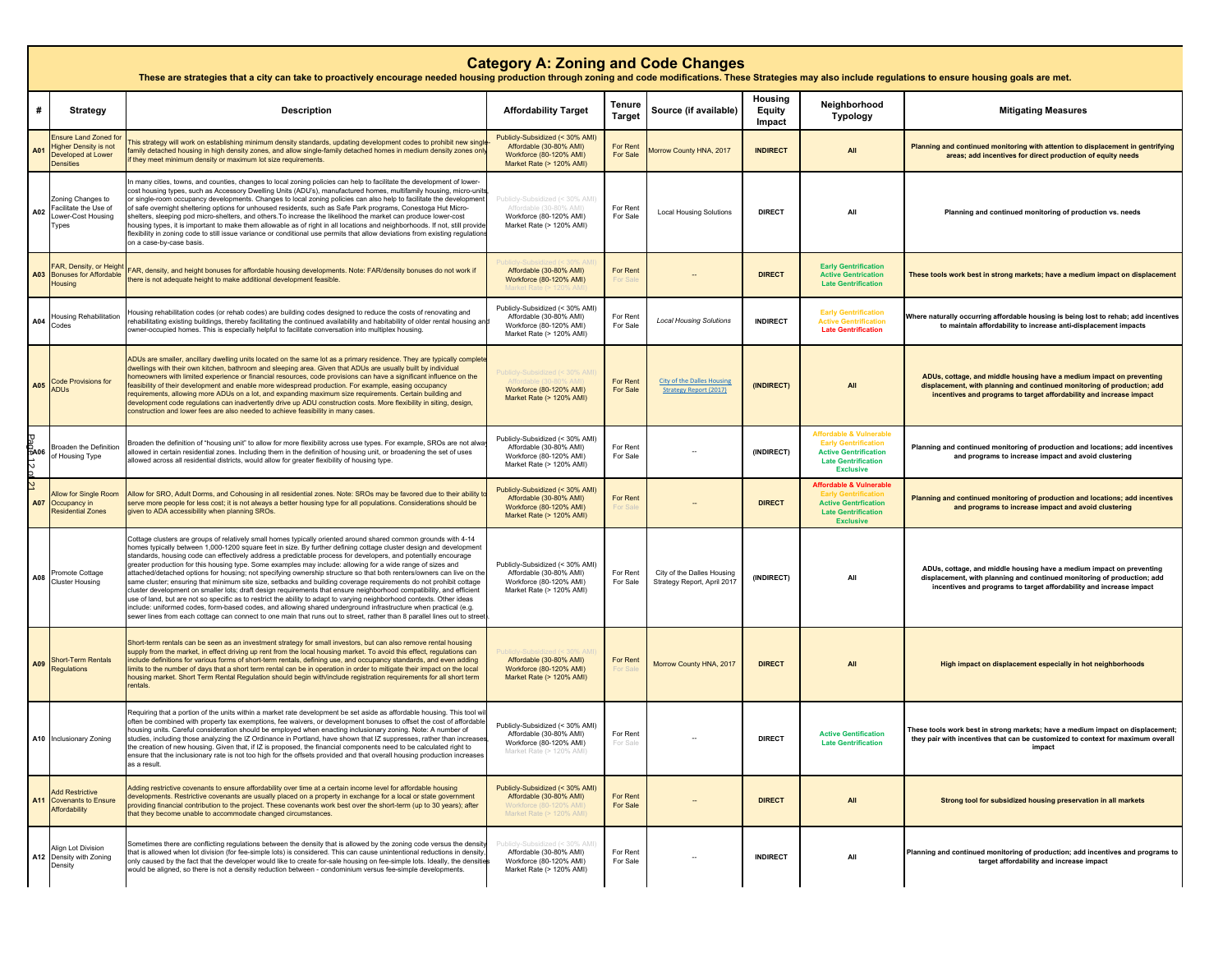| #                                 | <b>Strategy</b>                                                                    | <b>Description</b>                                                                                                                                                                                                                                                                                                                                                                                                                                                                                                                                                                                                                                                                                                                                                                                                                                              | <b>Affordability Target</b>                                                                                       | Tenure<br><b>Target</b>     | Source (if available)                                  | Housing<br>Equity<br>Impact | Neighborhood<br>Typology                                                                                                                            | <b>Mitigating Measures</b>                                                                                                                                                                                                    |
|-----------------------------------|------------------------------------------------------------------------------------|-----------------------------------------------------------------------------------------------------------------------------------------------------------------------------------------------------------------------------------------------------------------------------------------------------------------------------------------------------------------------------------------------------------------------------------------------------------------------------------------------------------------------------------------------------------------------------------------------------------------------------------------------------------------------------------------------------------------------------------------------------------------------------------------------------------------------------------------------------------------|-------------------------------------------------------------------------------------------------------------------|-----------------------------|--------------------------------------------------------|-----------------------------|-----------------------------------------------------------------------------------------------------------------------------------------------------|-------------------------------------------------------------------------------------------------------------------------------------------------------------------------------------------------------------------------------|
| A <sub>13</sub>                   | <b>FAR &amp; Density Transfe</b><br><b>Provisions</b>                              | Enable and encourage Transfer of Development Rights (TDR) to maximize available Floor Area Ratio (FAR) provided<br>public benefit (e.g. historic preservation & affordable housing) are attained and covenants ensure long term benefit.<br>This strategy assumes that there are adequate, realistic, and relatively easy receiving areas for TRDs.                                                                                                                                                                                                                                                                                                                                                                                                                                                                                                             | Affordable (30-80% AMI)<br>Workforce (80-120% AMI)<br>Market Rate (> 120% AMI)                                    | For Rent<br>For Sal         |                                                        | <b>DIRECT</b>               | <b>Early Gentrification</b><br><b>Active Gentrification</b><br><b>Late Gentrification</b>                                                           | These tools work best in strong markets; have a medium impact on displacement<br>when pained with affordability tools                                                                                                         |
| A14                               | रेe-examine<br>Requirements for<br>Ground-floor<br><b>Retail/Commercial</b>        | Critically re-assess requirements for ground floor retail; lively streetscape is a worthy goal, but not for every street.<br>Jurisdictions can inadvertently impose massive costs on developers by requiring ground floor retail and commercial<br>space even when it's unlikely to be fully occupied or generate nearly enough revenue to pay for itself. Ground floor<br>uses should be driven by market demand; with residential use more beneficial to meet needed housing in some case<br>(eg. affordable housing).                                                                                                                                                                                                                                                                                                                                        | Publicly-Subsidized (< 30% AMI)<br>Affordable (30-80% AMI)<br>Workforce (80-120% AMI)<br>Market Rate (> 120% AMI) | For Rent<br>For Sale        | City of Bend                                           | <b>INDIRECT</b>             | All                                                                                                                                                 |                                                                                                                                                                                                                               |
| A <sub>15</sub>                   | <b>Encourage Diverse</b><br>Housing Types in High-<br>Opportunity<br>Neighborhoods | Enable developments that support multiple unit sizes, types, and tenure options to promote diverse housing options i<br>high-opportunity neighborhoods. With a goal of reversing historical patterns of racial, ethnic, cultural and socio-<br>economic exclusion. Use an analysis of "Access to Opportunity" to decide which zones or locations (via zoning<br>overlay) to determine where this is appropriate. Goal is to promote access to opportunity (e.g., high performing<br>schools, multiple transportation options, services, etc.) to households with a range of backgrounds and incomes. The<br>jurisdiction could pare this strategy with a robust program of incentives (e.g, deeper financial incentives, greater range<br>of housing types, more regulatory waivers, etc.) to be made available in these areas than in other areas of the city. | Publicly-Subsidized (< 30% AMI)<br>Affordable (30-80% AMI)<br>Workforce (80-120% AMI)<br>Market Rate (> 120% AMI) | For Rent<br><b>For Sale</b> |                                                        | (INDIRECT)                  | <b>Late Gentrification</b><br><b>Exclusive</b>                                                                                                      | Planning and continued monitoring of production; add incentives and programs to<br>target affordability and increase impact                                                                                                   |
|                                   | Manufactured Housing<br>A16 Community<br>Preservation Zone                         | Change the zoning of existing manufactured housing communities to be preserved to a single-use zone that only<br>allows manufactured housing communities. Consider lifting restrictions of stick-built homes in cooperatively-owned an<br>other manufactured homes.                                                                                                                                                                                                                                                                                                                                                                                                                                                                                                                                                                                             | Publicly-Subsidized (< 30% AMI)<br>Affordable (30-80% AMI)<br>Workforce (80-120% AMI)<br>Market Rate (> 120% AMI) | For Rent<br>For Sale        | City of Portland Mfd Dwelling<br>Park Amendment        | <b>DIRECT</b>               | <b>Affordable &amp; Vulnerable</b><br><b>Early Gentrification</b><br><b>Active Gentrification</b>                                                   | Planning and monitoring for potential displacement; may need additional<br>incentives and programs in active gentrification for higher impact                                                                                 |
| A17                               | <b>Small Dwelling Unit</b><br>Developments                                         | Allow a land division where small lots or parcels are created below the standard lot/parcel size for dwelling units that<br>are limited in size. Calculate density differently for the dwelling units due to their limited size. Density example:<br>a. Dwelling units 600 square feet or smaller: 0.25 of a dwelling unit.<br>b. Dwelling units 601 to 1,200 square feet: 0.50 of a dwelling unit.                                                                                                                                                                                                                                                                                                                                                                                                                                                             | Publicly-Subsidized (< 30% AMI)<br>Affordable (30-80% AMI)<br>Workforce (80-120% AMI)<br>Market Rate (> 120% AM   | For Rent<br>For Sale        | City of Bend                                           | (INDIRECT)                  | All                                                                                                                                                 | ADUs, cottage, and middle housing have a medium impact on preventing<br>displacement, with planning and continued monitoring of production; add<br>incentives and programs to target affordability and increase impact        |
| A18                               | ncrease Density near<br>Transit Stations and<br>Regional Multi-use<br>Trails       | Adopt increased density codes by right near transit stations, with higher levels of density near high capacity/high<br>frequency stations, then stepping back into residential areas. Automatically upzone based on transportation corridor<br>classifications; meaning wider ROWs get more flexibility in land use by right. This will add some flexibility for new<br>ransit stops, including bus stops. Be careful not to word the language so that people incorrectly assume that the<br>density can only come after the transit has been put in place.                                                                                                                                                                                                                                                                                                     | Publicly-Subsidized (< 30% AMI)<br>Affordable (30-80% AMI)<br>Workforce (80-120% AMI)<br>Market Rate (> 120% AMI) | For Rent<br>For Sale        |                                                        | (INDIRECT)                  | <b>Affordable &amp; Vulnerable</b><br><b>Early Gentrification</b><br><b>Active Gentrification</b><br><b>Late Gentrification</b><br><b>Exclusive</b> | Planning for transit extensions, especially in areas of early gentrification, is<br>important; add incentives and programs to target affordability and increase impact<br>for anti-displacement of transit-riding populations |
| $\frac{2}{\text{Page}^4}$ 3 of 21 | <b>High Density</b><br>Requirements for to-be<br><b>Annexed Land</b>               | Requiring a certain portion of to-be-annexed land to include a percentage of high density. Be careful that this strategy<br>is not used as a way for low density areas in high-infrastructure locations to shirk responsibility to upzone.                                                                                                                                                                                                                                                                                                                                                                                                                                                                                                                                                                                                                      | Affordable (30-80% AMI)<br>Workforce (80-120% AMI)<br>Market Rate (> 120% AMI)                                    | For Rent<br>For Sal         | <b>City of Newberg</b>                                 | <b>INDIRECT</b>             | All                                                                                                                                                 | Planning and continued monitoring for housing needs; add incentives for direct<br>production of equity needs                                                                                                                  |
|                                   | A20 for Middle Housing<br>Typologies                                               | Providing a pre-approved set of plans for middle housing typologies (ex. Cottage clusters, townhomes, and SROs)<br>re-Approved Plan Sets The plans would be highly-efficient, designed for constrained lots and low cost solutions, and would allow for<br>streamlined permitting. This would help attract developers that typically develop only single-family housing to get into<br>the missing middle housing production. Consider partnering with a university, design institution, or developing a<br>competition to produce plans.                                                                                                                                                                                                                                                                                                                       | Publicly-Subsidized (< 30% AMI)<br>Affordable (30-80% AMI)<br>Workforce (80-120% AMI)<br>Market Rate (> 120% AMI) | For Rent<br>For Sale        |                                                        | (INDIRECT)                  | All                                                                                                                                                 | ADUs, cottage, and middle housing have a medium impact on preventing<br>displacement, with planning and continued monitoring of production; add<br>incentives and programs to target affordability and increase impact        |
| A21                               | Pre-Approved Plan<br>Sets for ADUs                                                 | Provide a pre-approved set of plans for ADU designs (6-10 sizes/configurations) that, if chosen by a developer/owne<br>would lead to automatic approvals and reduced permitting schedule. Plans would reduce the need for architectural<br>costs and reduce barriers to entry                                                                                                                                                                                                                                                                                                                                                                                                                                                                                                                                                                                   | Affordable (30-80% AMI)<br>Workforce (80-120% AMI)<br>Market Rate (> 120% AMI)                                    | For Rent<br>For Sale        |                                                        | (INDIRECT)                  | All                                                                                                                                                 | ADUs have a medium impact on preventing displacement, with planning and<br>continued monitoring of production; add incentives and programs to target<br>affordability and increase impact                                     |
|                                   | Mixed Housing Types i<br>A22 Planned Unit<br>Developments                          | Require or incentive a mix of housing types within Residential Planned Unit Developments (PUD).                                                                                                                                                                                                                                                                                                                                                                                                                                                                                                                                                                                                                                                                                                                                                                 | Publicly-Subsidized (< 30% AMI)<br>Affordable (30-80% AMI)<br>Workforce (80-120% AMI)<br>Market Rate (> 120% AMI) | For Rent<br>For Sale        | City of Forest Grove                                   | <b>INDIRECT</b>             | All                                                                                                                                                 | Cottage and middle housing have a medium impact on preventing displacement,<br>with planning and continued monitoring of production; add incentives and<br>programs to target affordability and increase impact               |
|                                   | A23 Accessible Design                                                              | Provide incentives in the development code to increase the number of units designed to meet Universal Design,<br>Lifelong Housing Certification, and other similar standards. Examples of incentives include: expedited review and<br>ermitting processing, planning and building fee reductions, system development charge deferrals, density or building<br>height bonuses                                                                                                                                                                                                                                                                                                                                                                                                                                                                                    | Publicly-Subsidized (< 30% AMI)<br>Affordable (30-80% AMI)<br>Workforce (80-120% AMI)<br>Market Rate (> 120% AMI) | For Rent<br>For Sale        |                                                        | <b>DIRECT</b>               | All                                                                                                                                                 | Directly addresses equitable housing need                                                                                                                                                                                     |
|                                   | egalize Alternative<br>A24 Housing Types on<br>Wheels and in Parks                 | Many smaller housing formats are built on wheels, including tiny homes on wheels (THOWs), park model homes, an<br>recreational vehicles (RVs). providing occupants significant flexibility in where they site their homes, yet many local<br>codes prohibit the siting of these housing types outside of manufactured home parks and RV parks. Permitting these<br>housing types, with appropriate siting standards to ensure adequate public facilities access and life/safety, can provid<br>additional permanent or interim housing options outside of parks. Allowing broader siting of RV parks and amending<br>standards to allow THOWs, park model homes, and other housing types on wheels can also provide additional siting<br>opportunities.                                                                                                         | Publicly-Subsidized (< 30% AMI)<br>Affordable (30-80% AMI)<br>Workforce (80-120% AMI)<br>Market Rate (> 120% AMI) | For Rent<br>For Sale        | iny House on Wheels (THOWS)<br><b>City of Portland</b> | (INDIRECT)                  | All                                                                                                                                                 |                                                                                                                                                                                                                               |
|                                   | A25 Tiny Homes and<br><b>Villages</b>                                              | The Oregon Reach Code, Part II, defines a "tiny house" as a dwelling that is 400 square feet or less in floor area,<br>excluding lofts. While many (though not all) jurisdictions allow tiny homes to be sited as a primary or accessory<br>Legalize and Encourage dwelling, few encourage their development through regulatory incentives. Legalizing the siting of tiny homes as primary<br>or accessory dwellings through the removal of minimum unit size requirements can enable the development of this<br>housing type. Jurisdictions can encourage the development of tiny houses and tiny house villages by providing<br>regulatory incentives - such as reductions in required off-street parking or open space - for units less than 400 SF in<br>floor area                                                                                         | ublicly-Subsidized (< 30% AMI)<br>Affordable (30-80% AMI)<br>Workforce (80-120% AMI)<br>Market Rate (> 120% AMI)  | For Rent<br>For Sale        |                                                        | (INDIRECT)                  | All                                                                                                                                                 |                                                                                                                                                                                                                               |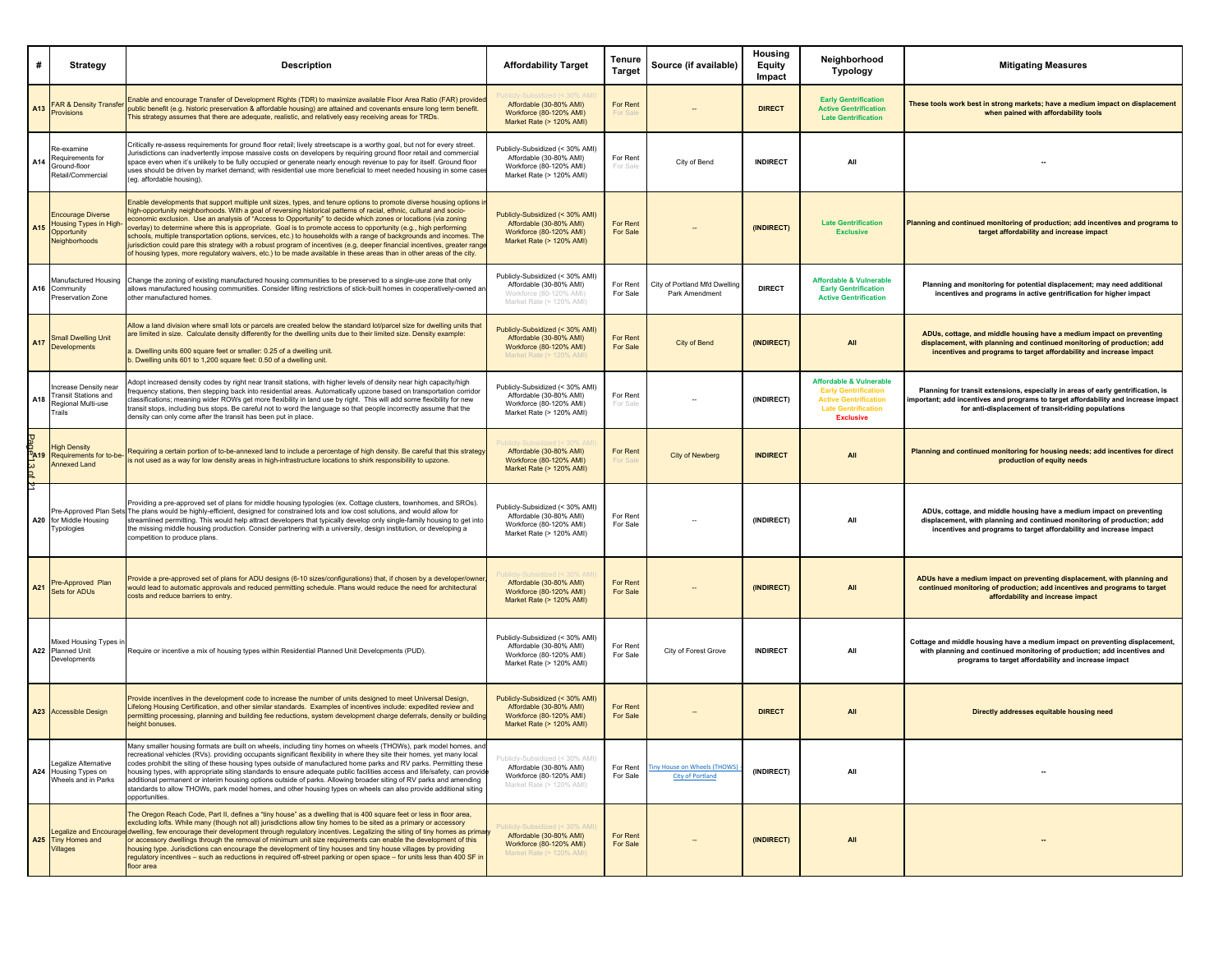| #          | <b>Strategy</b>                                                                               | <b>Description</b>                                                                                                                                                                                                                                                                                                                                                                                                                                                                                                                                                                                                                                                                                                                                                                           | <b>Affordability Target</b>                                                                                       | Tenure<br>Target        | Source (if available)                     | Housing<br>Equity<br>Impact | Neighborhood<br><b>Typology</b>                             | <b>Mitigating Measures</b>                                                                                                                                                                                                                                                                                           |
|------------|-----------------------------------------------------------------------------------------------|----------------------------------------------------------------------------------------------------------------------------------------------------------------------------------------------------------------------------------------------------------------------------------------------------------------------------------------------------------------------------------------------------------------------------------------------------------------------------------------------------------------------------------------------------------------------------------------------------------------------------------------------------------------------------------------------------------------------------------------------------------------------------------------------|-------------------------------------------------------------------------------------------------------------------|-------------------------|-------------------------------------------|-----------------------------|-------------------------------------------------------------|----------------------------------------------------------------------------------------------------------------------------------------------------------------------------------------------------------------------------------------------------------------------------------------------------------------------|
|            |                                                                                               | These strategies address known impediments to providing needed housing. These include but are not limited to process, permitting, and infrastructure impediments.                                                                                                                                                                                                                                                                                                                                                                                                                                                                                                                                                                                                                            | <b>Category B: Reduce Regulatory Impediments</b>                                                                  |                         |                                           |                             |                                                             |                                                                                                                                                                                                                                                                                                                      |
| #          | <b>Strategy</b>                                                                               | <b>Description</b>                                                                                                                                                                                                                                                                                                                                                                                                                                                                                                                                                                                                                                                                                                                                                                           | <b>Affordability Target</b>                                                                                       | Tenure<br><b>Target</b> | Source (if available)                     | Housing<br>Equity<br>Impact | Neighborhood<br>Typology                                    | <b>Mitigating Measures</b>                                                                                                                                                                                                                                                                                           |
| <b>B01</b> | Remove or Reduce<br>Minimum Parking<br>Requirements                                           | temoving parking requirements for residential uses provides the opportunity to reduce the amount of lot area used fi<br>pavement and provides more space for housing and open space. This strategy offers greater flexibility to site housing<br>ind reduces costs associated with providing parking. Allow developers to respond to market demands and transit<br>iccess without having the burden of parking minimums. Consider removing parking requirements near transit or for<br>affordable housing.                                                                                                                                                                                                                                                                                   | Publicly-Subsidized (< 30% AMI)<br>Affordable (30-80% AMI)<br>Workforce (80-120% AMI)<br>Market Rate (> 120% AMI) | For Rent<br>For Sale    | City of Tigard                            | <b>INDIRECT</b>             | All                                                         |                                                                                                                                                                                                                                                                                                                      |
|            | Remove Development<br><b>B02</b> Code Impediments for<br>Conversions                          | Streamlining the conversion of larger single-family homes into multi-unit dwellings (e.g. duplex or triplex). This should<br>be aligned with reduced off-street parking requirements, so that conversion doesn't trigger the need to add additional<br>driveways (or isn't halted by inability to add additional driveways).                                                                                                                                                                                                                                                                                                                                                                                                                                                                 | licly-Subsidized (< 30% AMI<br>Affordable (30-80% AMI)<br>Workforce (80-120% AMI)<br>Market Rate (> 120% AMI)     | For Rent<br>For Sale    | City of Tigard                            | (INDIRECT)                  | <b>Early Gentrification</b><br><b>Active Gentrification</b> | Converstions that upgrade and upscale may displace through broader<br>neighborhood changes; conversions that create more rental and moderate cost<br>housing may stabilize                                                                                                                                           |
| <b>B03</b> | <b>Expedite Permitting for</b><br><b>Needed Housing Type</b>                                  | Expedited permitting will help to reduce costs of development of Needed Housing as identified by the City. Consider<br>projects with direct or indirect funding from local government as essential and projects with long term affordability<br>covenants through tax abatement or inclusionary requirements as high priority and/or only expedite housing according<br>the jurisdictions identified needed housing types.<br>ocal governments might also consider assigning a designating staff to shepherd projects through the construction.<br>rocess in order to expedite process.                                                                                                                                                                                                      | Publicly-Subsidized (< 30% AMI)<br>Affordable (30-80% AMI)<br>Workforce (80-120% AMI)<br>Market Rate (> 120% AMI) | For Rent<br>For Sale    | City of Portland (direct funding<br>only) | (INDIRECT)                  | All                                                         |                                                                                                                                                                                                                                                                                                                      |
| <b>B04</b> | Expedite Lot Division fo<br>Affordable Housing                                                | Expedite lot divisions and subdivisions for affordable housing projects                                                                                                                                                                                                                                                                                                                                                                                                                                                                                                                                                                                                                                                                                                                      | Publicly-Subsidized (< 30% AMI)<br>Affordable (30-80% AMI)<br>Market Rate (> 120% AMI)                            | For Rent<br>For Sa      |                                           | (DIRECT)                    | All                                                         |                                                                                                                                                                                                                                                                                                                      |
| <b>B05</b> | Reduce Regulatory<br><b>Barriers to Lot Division</b>                                          | Remove barriers such as minimum street frontage, driveway requirements, etc., that impact minimum lot size/density<br>luring lot division. Preferably allow by-right lot division up to max number of units allowed.                                                                                                                                                                                                                                                                                                                                                                                                                                                                                                                                                                         | Publicly-Subsidized (< 30% AMI)<br>Affordable (30-80% AMI)<br>Workforce (80-120% AMI)<br>Market Rate (> 120% AMI) | For Rent<br>For Sale    |                                           | (INDIRECT)                  | All                                                         | Increased dendsity in gentrifying neighborhoods may not serve to stabilize; add<br>incentives and programs to target affordability and increase impact                                                                                                                                                               |
| QB06<br>Ņ  | <b>Streamline Permitting</b><br>rocess                                                        | n some cities, towns, and counties, the process associated with obtaining approval for new construction is so time-<br>consuming or costly that it dampens the amount of new development and adds significantly to its costs. To help<br>streamline the process, cities, towns and counties can initiate a comprehensive review of all steps in the developme<br>approval process to identify the factors that most significantly suppress new residential construction and<br>edevelopment. With a clearer picture of the obstacles, local leaders can then begin to assess whether they can be<br>educed or eliminated to stimulate development activity. In doing the comprehensive review, it is critical that actual<br>imeline performance be evaluated not just the planned timeline. | Publicly-Subsidized (< 30% AMI)<br>Affordable (30-80% AMI)<br>Workforce (80-120% AMI)<br>Market Rate (> 120% AMI) | For Rent<br>For Sale    | <b>Local Housing Solutions</b>            | <b>INDIRECT</b>             | All                                                         | Planning and continued monitoring of production; add incentives and programs to<br>target affordability and increase impact                                                                                                                                                                                          |
| <b>B07</b> | Flexible Regulatory<br>Concessions for<br>Affordable Housing                                  | Often, nonprofit housing developers and housing agencies face regulatory impediments to building affordable housing<br>which can often derail projects. This strategy provides a flexible framework for delivery of affordable housing including<br>but not limited to reduced minimum setbacks, height bonuses, and/or allowing for flexibility in how units are delivered.<br>This strategy is not intended to allow for a lower quality for affordable housing buildings.                                                                                                                                                                                                                                                                                                                 | Publicly-Subsidized (< 30% AMI)<br>Affordable (30-80% AMI)                                                        | For Rent<br>For Sale    | Morrow County HNA, 2017                   | (DIRECT)                    | All                                                         | Planning and continued monitoring of production and locations; add incentives<br>and programs to increase impact and avoid clustering                                                                                                                                                                                |
| <b>B08</b> | Waive Off-Site<br>nfrastructure<br>Requirements for<br><b>Veeded or Affordable</b><br>Housing | Vaive infrastructure build-out requirements for infill affordable or needed housing projects constructed in<br>leighborhoods without a network of those amenities currently. Example: Waive requirements for curb, gutter and<br>idewalk build-out on the lot if it is located in an area without either connecting curb, gutter, and sidewalk currently or<br>iable plans for funding infrastructure construction within the next decade. This is especially relevant in smaller, more<br>ural locations.                                                                                                                                                                                                                                                                                   | Publicly-Subsidized (< 30% AMI)<br>Affordable (30-80% AMI)<br>Workforce (80-120% AMI)<br>Market Rate (> 120% AMI) | For Rent<br>For Sale    | Clackamas County Housing<br>Report        | (INDIRECT)                  | All                                                         | Planning and continued monitoring of production; add incentives and programs to<br>target affordability and increase impact                                                                                                                                                                                          |
| <b>B09</b> | Capital Improvements<br>Programming (CIP)                                                     | Programming work in a Capital Improvements Programming (CIP) so that projects are constructed sooner to suppor<br>evelopment of middle housing or to open up more land in an Urban Growth Boundary (UGB) for development of<br>hiddle housing. Coordinate housing planning with CIP work to prioritize those projects that would support<br>levelopment (e.g. new water line, sewer pumping station). If the UGB is amended or the premises on which the CIP<br>vere based changed substantially, the CIP should be revised.                                                                                                                                                                                                                                                                 | Publicly-Subsidized (< 30% AMI)<br>Affordable (30-80% AMI)<br>Workforce (80-120% AMI)<br>Market Rate (> 120% AMI) | For Rent<br>For Sale    |                                           | <b>INDIRECT</b>             | All                                                         |                                                                                                                                                                                                                                                                                                                      |
|            | <b>B10</b> Public Facility Planning                                                           | Completing water, sewer, and transportation PFPs and getting capital improvement projects (CIP) built so that costs<br>develop on land zoned for needed housing can be further anticipated and supported. In addition, public utilities<br>lanning also allows for more unit capacity, especially in areas that are upzoned for denser housing.                                                                                                                                                                                                                                                                                                                                                                                                                                              | Publicly-Subsidized (< 30% AMI)<br>Affordable (30-80% AMI)<br>Workforce (80-120% AMI)<br>Market Rate (> 120% AMI) | For Rent<br>For Sale    | City of Tigard<br>City of Bend            | <b>INDIRECT</b>             | All                                                         |                                                                                                                                                                                                                                                                                                                      |
|            | <b>B11</b> Pro-Housing Agenda                                                                 | hange the culture of Planning / Development Services departments to have a pro-housing agenda for both rental a<br>homeownership. Supplement with fair housing education and education on the supply and demand impact on housing<br>prices. The State could support jurisdictions in this effort by providing an incentive (e.g. funding set-aside) for<br>jurisdictions that adopt aggressive pro-housing policies. In the State of California housing funds are prioritized for cities<br>that adopt pro-housing policies. Though it may be counterintuitive, since this allows anti-housing cities to avoid housin<br>altogether. Alternatively, the State of Oregon could consider a stick rather than carrot approach (e.g. withholding<br>highway funds).                             | Publicly-Subsidized (< 30% AMI)<br>Affordable (30-80% AMI)<br>Workforce (80-120% AMI)<br>Market Rate (> 120% AMI) | For Rent<br>For Sale    |                                           | <b>INDIRECT</b>             | All                                                         | A more focused agenda on afffordable housing will address NIMBY and stigma<br>issues with rental housing, affordable housing, and protected classes                                                                                                                                                                  |
| <b>B12</b> | Pro Affordable Housing<br>Agenda                                                              | Change the culture of Planning / Development Services departments to have a pro Affordable Housing agenda for<br>both rental and homeownership. Supplement with fair housing education and education on the supply and demand<br>impact on housing prices. The State could support jurisdictions in this effort by providing an incentive (e.g. funding set-<br>aside) for jurisdictions that adopt aggressive pro Affordable Housing policies. This agenda should include a plan to<br>ensure that affordable housing is not suppressed in single-family zones or in wealthier communities. As part of this,<br>encourage departments to look closely at how existing approaches may inadvertently favor one type of tenure over<br>another.                                                | Publicly-Subsidized (< 30% AMI)<br>Affordable (30-80% AMI)<br>Workforce (80-120% AMI)<br>Market Rate (> 120% AMI) | For Rent<br>For Sale    |                                           | (DIRECT)                    | All                                                         | A pro-affordable housing agenda does not create housing directly; but it is an<br>mportant component of planning to ensure that equity is achieved. Including Fair<br>Housing and addressing protected classes such as race/ethnicity and national<br>origin will further target this strategy to equitable outcomes |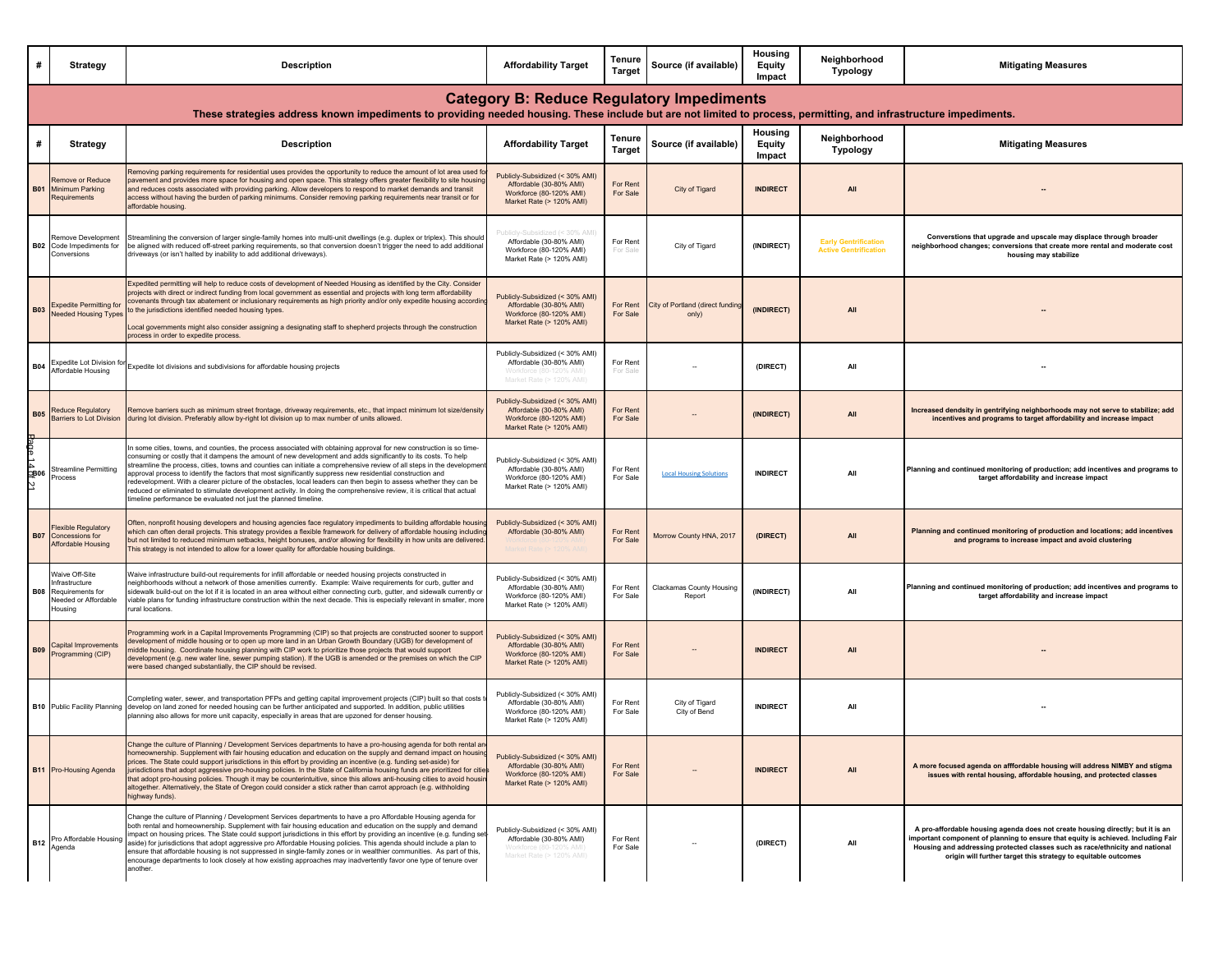| #                | <b>Strategy</b>                                                                               | <b>Description</b>                                                                                                                                                                                                                                                                                                                                                                                                                                                                                                                                                                                                                                                                                                                                                                                                                                                                                                                                                                                                                                                                                                                                                                                                                       | <b>Affordability Target</b>                                                                                       | Tenure<br><b>Target</b> | Source (if available)                                                    | Housing<br>Equity<br>Impact | Neighborhood<br><b>Typology</b>                                   | <b>Mitigating Measures</b>                                                                                                                                                                                                                                                                |
|------------------|-----------------------------------------------------------------------------------------------|------------------------------------------------------------------------------------------------------------------------------------------------------------------------------------------------------------------------------------------------------------------------------------------------------------------------------------------------------------------------------------------------------------------------------------------------------------------------------------------------------------------------------------------------------------------------------------------------------------------------------------------------------------------------------------------------------------------------------------------------------------------------------------------------------------------------------------------------------------------------------------------------------------------------------------------------------------------------------------------------------------------------------------------------------------------------------------------------------------------------------------------------------------------------------------------------------------------------------------------|-------------------------------------------------------------------------------------------------------------------|-------------------------|--------------------------------------------------------------------------|-----------------------------|-------------------------------------------------------------------|-------------------------------------------------------------------------------------------------------------------------------------------------------------------------------------------------------------------------------------------------------------------------------------------|
|                  | <b>Align Bike Parking</b><br><b>B13</b> Requirements with<br><b>Actual Use</b>                | Require bicycle parking requirements more in line with actual use. Example: No more than 1-1.5 bike parking stalls pe<br>unit.                                                                                                                                                                                                                                                                                                                                                                                                                                                                                                                                                                                                                                                                                                                                                                                                                                                                                                                                                                                                                                                                                                           | Affordable (30-80% AMI)<br>Workforce (80-120% AMI)<br>Market Rate (> 120% AMI)                                    | For Rent<br>For Sale    |                                                                          | <b>INDIRECT</b>             | All                                                               |                                                                                                                                                                                                                                                                                           |
| <b>B14</b>       | Adopt Affirmatively<br>Furthering Fair Housin<br>as a Housing Policy in<br>Comprehensive Plan | Amend the comprehensive plan to explicitly make Affirmatively Furthering Fair Housing a Housing Policy. Example<br>below, based on federal guidance on affirmatively furthering fair housing and current state protected classes.<br>Jurisdictions may add additional protected classes, such as ancestry, ethnicity, or occupation. Additionally, a<br>jurisdiction could create an Analyis of Impediments to Fair Housing (AI), even when not required, and conduct fair<br>housing training for Council, Planning Commission, and other relevant policymakers. Jurisdictions would work to make<br>known evidence and best practices in planning, to reverse discrimination and exclusion as well as concentrations of<br>wealth, a required aspect of the comprehensive plan process.<br>Housing Policy x: Affirmatively Furthering Fair Housing<br>[Jurisdiction] affirmatively furthers access to decent, affordable housing with convenient access to the services and<br>destinations Oregonians need to thrive without regard to their race, color, religion, national origin, sex, familial status,<br>mental or physical disability, source of legally-derived income, marital status, sexual orientation or gender identity. | Publicly-Subsidized (< 30% AMI)<br>Affordable (30-80% AMI)<br>Workforce (80-120% AMI)<br>Market Rate (> 120% AMI) | For Rent<br>For Sale    |                                                                          | (DIRECT)                    | All                                                               | addressing affordability and equitable access for all people; as well as considering<br>neighborhood clustering and neighborhood change as part of access to<br>opportunity. It is an important undergirding for housing planning and directing<br>resources; but does not create housing |
| <b>B15</b>       | Reduce the Power of<br>NIMBYism to stop, slov<br>change, or reduce<br>affordable housing      | Many jurisdictions give communities/neighborhoods too much veto power on both zoning policy, and particular project<br>proposals to keep others who they don't approve of from moving in. Dedicate funds to educate citizens on poverty,<br>exclusion, and racial dynamics. Remove policies that allow neighborhood opposition to evidence based zoning<br>proposals and individual projects. Decisions about what kind and how much housing goes where it needs to be data-<br>driven and focused on equitable outcomes instead of the best outcomes for those with the most money and/or<br>privilege.                                                                                                                                                                                                                                                                                                                                                                                                                                                                                                                                                                                                                                 | Publicly-Subsidized (< 30% AMI)<br>Affordable (30-80% AMI)<br>Workforce (80-120% AMI)<br>Market Rate (> 120% AMI) | For Rent<br>For Sale    |                                                                          | (DIRECT)                    | All                                                               | removing policies ais a stronger and more direct impact than educating<br>communities                                                                                                                                                                                                     |
|                  | Holistic Planning to<br><b>B16</b> Distribute New Density<br>More Equitably                   | Geography is often at odds with social equity; natural beauty is often in wealthy neighborhoods, as are historic<br>buildings, allowing them to exclude new development and affordable housing. Develop a targeted plan to distribute<br>density within the jurisdiction more equitably to areas with quality schools, access to natural resources etc. Additionally<br>work to distribute transit equitably to ensure that exclusionary neighborhoods don't remain that way because they don<br>offer transit for higher density housing.                                                                                                                                                                                                                                                                                                                                                                                                                                                                                                                                                                                                                                                                                               | Publicly-Subsidized (< 30% AMI)<br>Affordable (30-80% AMI)<br>Workforce (80-120% AMI)<br>Market Rate (> 120% AMI) | For Rent<br>For Sale    |                                                                          | (INDIRECT)                  | All                                                               | Planning and continued monitoring of production; add incentives and programs to<br>target affordability and increase impact                                                                                                                                                               |
|                  | Reduce on-site<br><b>B17</b> Common/Active Open<br><b>Space Requirements</b>                  | Remove or reduce requirements for on-site common/active open space. Instead, ensure that adopted Parks plans<br>fully consider the needs of every neighborhood, and that the jurisdiction is actively working toward satisfying those<br>eeds.                                                                                                                                                                                                                                                                                                                                                                                                                                                                                                                                                                                                                                                                                                                                                                                                                                                                                                                                                                                           | Publicly-Subsidized (< 30% AMI)<br>Affordable (30-80% AMI)<br>Workforce (80-120% AMI)<br>Market Rate (> 120% AMI) | For Rent<br>For Sale    |                                                                          | <b>INDIRECT</b>             | <b>Affordable &amp; Vulnerable</b><br><b>Early Gentrification</b> | Take care with neighborhoods that are seeking more holistic revitalization to<br>balance non-housing needs with housing production                                                                                                                                                        |
| .<br>බ්වා 8<br>남 | Prioritize Home<br>Ownership                                                                  | Jurisdictions would develop a comprehensive review of the impediments to the development of homeownership<br>opportunities and actionable steps to remove those impediments.<br>Note: An important impediment to condominium development is the risk associated with the current condominium<br>law in Oregon. A revamp of this law is needed to increase homeownership opportunities that are smaller in size.<br>This would require action at the state level.                                                                                                                                                                                                                                                                                                                                                                                                                                                                                                                                                                                                                                                                                                                                                                         | Publicly-Subsidized (< 30% AMI)<br>Affordable (30-80% AMI)<br>Workforce (80-120% AMI)<br>Market Rate (> 120% AMI) | For Rent<br>For Sale    |                                                                          | (INDIRECT)                  | All                                                               | To ensure access to homeownership to under-represented groups, pair<br>development of owner-occupied housing types with homebuyer education,<br>financial assistance like downpayments and low-cost loans, and affirmative<br>marketing                                                   |
|                  | Survey Applicants on<br><b>B19</b> Development Program<br>Decision-Making                     | Add a section to the city's development application asking developers how they decided on their development progra<br>and which public incentives were part of the consideration. This would lead to better information about how to tailor cit<br>trategies toward production. An alternative to requiring cities to collect this info, is to consider this approach as part o<br>production strategy. To be a strategy it needs additional action like logging and making publicly available the<br>aggregated survey information on the city's housing/development/planning webpage or similar. The information could<br>be collected on a form separate from the development application, so it is clear that the additional information is not<br>part of the permit decision.                                                                                                                                                                                                                                                                                                                                                                                                                                                      | Publicly-Subsidized (< 30% AMI)<br>Affordable (30-80% AMI)<br>Workforce (80-120% AMI)<br>Market Rate (> 120% AMI) | For Rent<br>For Sale    | <b>Housing Production Strategy</b><br><b>Technical Advisory Committe</b> | (INDIRECT)                  | All                                                               |                                                                                                                                                                                                                                                                                           |

|                 | <b>Category C: Financial Incentives</b><br>These are a list of financial incentives that cities can offer to developers to encourage them to produce needed housing. |                                                                                                                                                                                                                                                                                                      |                                                                                                                   |                         |                                                     |                             |                                                             |                                                                                                                                                                            |  |  |  |
|-----------------|----------------------------------------------------------------------------------------------------------------------------------------------------------------------|------------------------------------------------------------------------------------------------------------------------------------------------------------------------------------------------------------------------------------------------------------------------------------------------------|-------------------------------------------------------------------------------------------------------------------|-------------------------|-----------------------------------------------------|-----------------------------|-------------------------------------------------------------|----------------------------------------------------------------------------------------------------------------------------------------------------------------------------|--|--|--|
| #               | Strategy                                                                                                                                                             | <b>Description</b>                                                                                                                                                                                                                                                                                   | <b>Affordability Target</b>                                                                                       | Tenure<br><b>Target</b> | Source (if available)                               | Housing<br>Equity<br>Impact | Neighborhood<br><b>Typology</b>                             | <b>Mitigating Measures</b>                                                                                                                                                 |  |  |  |
| CO <sub>1</sub> | Reduce or Exempt<br><b>SDCs for Needed</b><br>Housing                                                                                                                | Reducing, deferring, and/or financing System Development Charges (SDCs) at a low interest rate for needed housing<br>types. This strategy reduces development costs.                                                                                                                                 | Publicly-Subsidized (< 30% AMI)<br>Affordable (30-80% AMI)<br>Workforce (80-120% AMI)<br>Market Rate (> 120% AMI) | For Rent<br>For Sale    | City of Tigard                                      | (INDIRECT)                  | All                                                         | Increase impacts by focusing SDC incentives on needed housing types from the<br>equity housing needs analysis                                                              |  |  |  |
| C <sub>02</sub> | Modify SDC fee<br>schedules                                                                                                                                          | Updating SDC fee schedule so that is tied to dwelling size. This strategy ensures that smaller dwelling sizes in single<br>and multi-family housing are not disproportionately burdened by fees and therefore encouraged. Consider per square<br>foot fees rather than per dwelling.                 | Publicly-Subsidized (< 30% AMI)<br>Affordable (30-80% AMI)<br>Workforce (80-120% AMI)<br>Market Rate (> 120% AMI) | For Rent<br>For Sale    | <b>City of Florence</b>                             | (INDIRECT)                  | All                                                         | Increase impacts by focusing SDC incentives on needed housing types from the<br>equity housing needs analysis                                                              |  |  |  |
| CO <sub>3</sub> | Reduce or Exempt<br><b>SDCs for ADUs</b>                                                                                                                             | Waivers/reductions of SDCS for ADU production in order to improve the feasibility of the development. Create a model<br>ordinance for the waiver, or deferment, of SDCs. Scale SDCs based on size, resource efficiency, and access to<br>alternative transportation.                                 | ublicly-Subsidized (< 30% AMI)<br>Affordable (30-80% AMI)<br>Workforce (80-120% AMI)<br>Market Rate (> 120% AMI)  | For Rent<br>For Sale    | City of Portland                                    | (INDIRECT)                  | <b>Early Gentrification</b><br><b>Active Gentrification</b> | In strong market, this can produce more housing units; ADUs have medium anti-<br>displacement impact, can be increased with programs to target affordability and<br>equity |  |  |  |
| C <sub>04</sub> | Incentivize<br>Manufactured and<br>Modular Housing                                                                                                                   | Give Bonus Density Incentives for manufactured and factory built housing. Consider tying bonus to modular housing<br>that demonstrates if housing meets affordability targets of below 120% AMI.                                                                                                     | Publicly-Subsidized (< 30% AMI)<br>Affordable (30-80% AMI)<br>Workforce (80-120% AMI)<br>Market Rate (> 120% AMI) | For Rent<br>For Sale    | Metro King County RMHP                              | (DIRECT)                    | All                                                         |                                                                                                                                                                            |  |  |  |
| C05             | <b>Waive or Finance Park</b><br>Impact Fees for<br>Affordable Housing                                                                                                | policy providing for the exemption (preferred) or financing park impact fees (helpful) for affordable housing ensures<br>mix of affordable housing. Financing the fee while still collecting can mitigate the cost of the fee to coincide with the<br>available cash flow of the affordable housing. | Publicly-Subsidized (< 30% AMI<br>Affordable (30-80% AMI)<br>Workforce (80-120% AMI)<br>Market Rate (> 120% AMI)  | For Rent<br>For Sale    | Tualatin Hills Park &<br><b>Recreation District</b> | (DIRECT)                    | All                                                         | Reduced fees have medium impacts on displacement                                                                                                                           |  |  |  |
|                 | <b>Publicly Funded</b><br>C06 Infrastructure                                                                                                                         | Fund off-site improvements for workforce or affordable housing; e.g. street intersection improvements triggered by                                                                                                                                                                                   | Publicly-Subsidized (< 30% AMI)<br>Affordable (30-80% AMI)<br><br><b>CAR CARACTERIN</b>                           | For Rent                |                                                     | (DIRECT)                    | All                                                         | Reduced fees have medium impacts on displacement                                                                                                                           |  |  |  |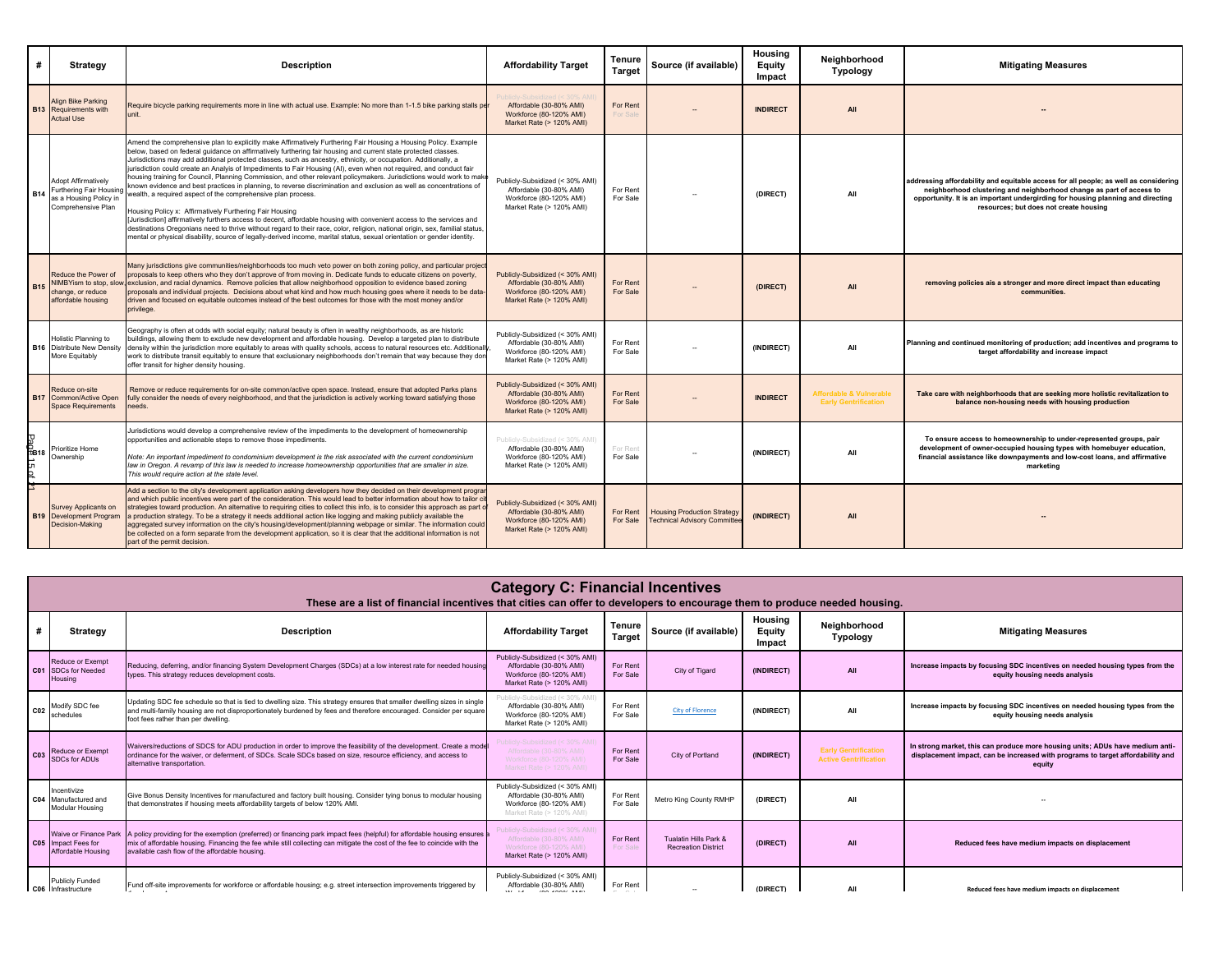| Strategy                                      | Description                                                                                                                                                                                                                                                                                                                                                                      | <b>Affordability Target</b>                                                                                       | <b>Tenure</b><br><b>Target</b> | Source (if available) | Housing<br><b>Equity</b><br>Impact | Neighborhood<br>Typology                                    | <b>Mitigating Measures</b>                                                                                                     |
|-----------------------------------------------|----------------------------------------------------------------------------------------------------------------------------------------------------------------------------------------------------------------------------------------------------------------------------------------------------------------------------------------------------------------------------------|-------------------------------------------------------------------------------------------------------------------|--------------------------------|-----------------------|------------------------------------|-------------------------------------------------------------|--------------------------------------------------------------------------------------------------------------------------------|
| Improvements                                  | development                                                                                                                                                                                                                                                                                                                                                                      | Workforce (80-120% AMI)<br>Market Rate (> 120% AMI)                                                               | For Sale                       |                       |                                    |                                                             |                                                                                                                                |
| <b>Reconsider Applying</b><br>Park SDCs       | If there are appropriate levels of parks and open space near the project, these impact fees should not be charged or<br>should be assessed at a much lower rate. They are not general funds to be allocated without a nexus to the<br>development.                                                                                                                               | Publicly-Subsidized (< 30% AMI)<br>Affordable (30-80% AMI)<br>Workforce (80-120% AMI)<br>Market Rate (> 120% AMI) | For Rent<br>For Sale           |                       | (INDIRECT)                         | <b>Early Gentrification</b><br><b>Active Gentrification</b> | Reduced fees have medium impacts on displacement in strong markets; make more impact by<br>targeting to affordable development |
| <b>Transportation SDCs</b><br>Tied to Parking | Tie transportation SDCs to the number of parking spaces, as the number of parking spaces is a more accurate<br>predictor of the number of trips that will start or end at every development. By tying transportation costs directly to<br>vehicle storage, the system will both be assessing transportation impacts fairly and encouraging alternate modes of<br>transportation. | Publicly-Subsidized (< 30% AMI)<br>Affordable (30-80% AMI)<br>Workforce (80-120% AMI)<br>Market Rate (> 120% AMI) | For Rent<br>For Sale           |                       | (INDIRECT)                         | <b>Early Gentrification</b><br><b>Active Gentrification</b> | Reduced fees have medium impacts on displacement in strong markets; make more impact by<br>targeting to affordable development |

|             | <b>Category D: Financial Resources</b><br>These are a list of resources or programs at the local, state, and federal level that can provide funding for housing projects, primarily subsidized affordable housing projects. |                                                                                                                                                                                                                                                                                                                                                                                                                                                                                                                                                                                                                                                                                                                                                                                                                                                                                                                                                                                                                           |                                                                                                                   |                         |                                                                                                                                                                         |                             |                                                                                           |                                                                                                                                                                                                                                   |  |  |  |
|-------------|-----------------------------------------------------------------------------------------------------------------------------------------------------------------------------------------------------------------------------|---------------------------------------------------------------------------------------------------------------------------------------------------------------------------------------------------------------------------------------------------------------------------------------------------------------------------------------------------------------------------------------------------------------------------------------------------------------------------------------------------------------------------------------------------------------------------------------------------------------------------------------------------------------------------------------------------------------------------------------------------------------------------------------------------------------------------------------------------------------------------------------------------------------------------------------------------------------------------------------------------------------------------|-------------------------------------------------------------------------------------------------------------------|-------------------------|-------------------------------------------------------------------------------------------------------------------------------------------------------------------------|-----------------------------|-------------------------------------------------------------------------------------------|-----------------------------------------------------------------------------------------------------------------------------------------------------------------------------------------------------------------------------------|--|--|--|
| #           | <b>Strategy</b>                                                                                                                                                                                                             | <b>Description</b>                                                                                                                                                                                                                                                                                                                                                                                                                                                                                                                                                                                                                                                                                                                                                                                                                                                                                                                                                                                                        | <b>Affordability Target</b>                                                                                       | Tenure<br><b>Target</b> | Source (if available)                                                                                                                                                   | Housing<br>Equity<br>Impact | Neighborhood<br><b>Typology</b>                                                           | <b>Mitigating Measures</b>                                                                                                                                                                                                        |  |  |  |
| D01<br>Pag  | Community<br>Development Block<br>Grant (CDBG)                                                                                                                                                                              | CDBG Grants are federal funds set aside in the form of grants to be used to meet national objectives; direct benefit for<br>low and moderate income households; benefit to predominantly low income areas; elimination of slums and blight.<br>Eligible activities include public works infrastructure, community facilities, new housing development, housing<br>rehabilitation, and public services (counselling, social services & microenterprise training, including short-term<br>emergency rent assistance). Eligibility is based upon the levels of low- and moderate-income families that may benefit<br>from services provided by the eligible projects. While Cities can choose not to apply for CDBG, control of whether or<br>not they receive CDBG is ultimately at the Federal level and like the State of Oregon, these funds can be used for<br>things that have little to do with housing, so may have limited impact. A better gauge may be HOW cities use their<br>CDBG; for housing benefit or other | Publicly-Subsidized (< 30% AMI)<br>Affordable (30-80% AMI)<br>Vorkforce (80-120% AMI)<br>Market Rate (> 120% AMI) | For Rent                | City of Tigard<br>City of Eugene<br>City of Beaverton<br>City of Hillsboro<br>City of Gresham<br>City of Portland<br>City of Bend<br>City of Redmond<br>State of Oregon | <b>DIRECT</b>               | <b>Affordable &amp; Vulnerable</b>                                                        |                                                                                                                                                                                                                                   |  |  |  |
| <b>OD02</b> | Low Income Housing<br>Tax Credit (LIHTC)                                                                                                                                                                                    | Federal tax provision that encourages private investment in affordable rental housing by providing qualified investors<br>with a dollar-for-dollar reduction in federal income tax liability in exchange for investment in qualifying new construction<br>and rehabilitation projects. LIHTCs may also be paired with Tax Exempt Revenue Bonds.                                                                                                                                                                                                                                                                                                                                                                                                                                                                                                                                                                                                                                                                           | Publicly-Subsidized (< 30% AMI)<br>Affordable (30-80% AMI)<br>Workforce (80-120% AMI)<br>Market Rate (> 120% AMI) | For Rent<br>For Sale    | <b>Local Housing Solutions</b>                                                                                                                                          | <b>DIRECT</b>               | <b>Early Gentrification</b><br><b>Active Gentrification</b><br><b>Late Gentrification</b> | In strong markets, LIHTC can be used to create mixed-income housing that<br>provides cross-subsidy to affordable units; LIHTC can also be combined with<br>additional programs to extend the affordability period for the housing |  |  |  |
|             | <b>D03</b> Housing Trust Funds                                                                                                                                                                                              | Housing Trust Funds are a flexible source of funding that can be used to support a variety of affordable housing<br>activities. Because they are created and administered at the city, county, region, or state level, housing trust funds are<br>not subject to the restrictions of federal subsidy programs and therefore can be designed specifically to address local<br>priorities and needs. The entity administering the fund determines eligible activities, which can include anything from<br>emergency rent assistance for families facing the threat of eviction or homelessness to gap financing for new<br>construction of affordable housing to repairs for older homeowners.                                                                                                                                                                                                                                                                                                                              | Publicly-Subsidized (< 30% AMI)<br>Affordable (30-80% AMI)<br>Workforce (80-120% AMI)<br>Market Rate (> 120% AMI) | For Rent<br>For Sal     | <b>Local Housing Solutions</b>                                                                                                                                          | <b>DIRECT</b>               | All                                                                                       |                                                                                                                                                                                                                                   |  |  |  |
|             | <b>Operating Subsidies fo</b><br>D04 Affordable Housing<br>Developments                                                                                                                                                     | Operating subsidies are payments made annually (or more frequently) to owners of affordable housing developments<br>that make the housing more affordable by covering a portion of the ongoing costs of operating the development.                                                                                                                                                                                                                                                                                                                                                                                                                                                                                                                                                                                                                                                                                                                                                                                        | Publicly-Subsidized (< 30% AMI)<br>Affordable (30-80% AMI)<br>Workforce (80-120% AMI)<br>Market Rate (> 120% AMI) | For Rent<br>For Sale    | <b>Local Housing Solutions</b>                                                                                                                                          | <b>DIRECT</b>               | All                                                                                       |                                                                                                                                                                                                                                   |  |  |  |
| <b>D05</b>  | <b>Employer - Assisted</b><br><b>Housing Programs</b>                                                                                                                                                                       | Employer-assisted housing programs provide a channel through which employers can help their employees with the<br>cost of owning or renting a home, typically in neighborhoods close to the workplace. Assistance may be provided in a<br>variety of ways, including through down payment grants or loans that are forgiven over a period of employment,<br>homeownership counseling and education, rental subsidies and, less commonly, direct investment in the construction<br>of rental housing.                                                                                                                                                                                                                                                                                                                                                                                                                                                                                                                      | Publicly-Subsidized (< 30% AMI)<br>Affordable (30-80% AMI)<br>Workforce (80-120% AMI)<br>Market Rate (> 120% AMI) | For Rent<br>For Sale    | <b>Local Housing Solutions</b>                                                                                                                                          | (INDIRECT)                  | <b>Early Gentrification</b><br><b>Active Gentriciation</b>                                | Employer-assisted housing in areas near transit or near workplaces can support<br>stability and equity, and contribute to a 'pro-housing agenda'.                                                                                 |  |  |  |
|             | D06 HOME Program                                                                                                                                                                                                            | HOME is a federal program established by Congress in 1990 that is designed to increase affordable housing for low-<br>and very low-income families and individuals. All States and participating jurisdictions receive HOME funds from HUD<br>each year, and may spend HOME on rental assistance, assistance to homebuyers, new construction, rehabilitation,<br>improvements, demolition, relocation, and limited administrative costs.                                                                                                                                                                                                                                                                                                                                                                                                                                                                                                                                                                                  | Publicly-Subsidized (< 30% AMI)<br>Affordable (30-80% AMI)<br>Workforce (80-120% AMI)<br>Market Rate (> 120% AMI) | For Rent<br>For Sale    |                                                                                                                                                                         | <b>DIRECT</b>               | All                                                                                       |                                                                                                                                                                                                                                   |  |  |  |
|             | <b>Dedicated Revenue</b><br><b>D07</b> Sources for Affordable<br>Housing                                                                                                                                                    | A dedicated revenue source for affordable housing provides an ongoing committed stream of revenue for affordable<br>housing, often deposited into a Housing Trust Fund. This can be helpful in increasing the total funding available for<br>affordable housing. The fund can receive its sources from: Transient Lodging Taxes collected from Short Term<br>Rentals, developer fee and real estate transfer taxes not constitutional in Oregon).                                                                                                                                                                                                                                                                                                                                                                                                                                                                                                                                                                         | Publicly-Subsidized (< 30% AMI)<br>Affordable (30-80% AMI)<br>Vorkforce (80-120% AMI)<br>Market Rate (> 120% AMI) | For Rent<br>For Sale    | <b>Local Housing Solutions</b><br>City of Portland Housing<br>Investment Fund                                                                                           | <b>DIRECT</b>               | All                                                                                       |                                                                                                                                                                                                                                   |  |  |  |
|             | <b>D08</b> Demolition Taxes                                                                                                                                                                                                 | Cities, towns, and counties establish demolition taxes and condo conversion fees as a way to generate revenue and<br>replace affordable housing lost to these activities. The proceeds from both demolition taxes and condo conversion fee<br>are typically deposited in a Housing Trust Fund to support affordable housing activities. To ensure that a demolition ta<br>on residential development does not deter needed redevelopment - this strategy should only be applied if the housing<br>replacement is 1:1. If the proposed development is more dense than the original structure, there should not be a<br>demolition tax.                                                                                                                                                                                                                                                                                                                                                                                     | Publicly-Subsidized (< 30% AMI)<br>Affordable (30-80% AMI)<br>Workforce (80-120% AMI)<br>Market Rate (> 120% AMI) | For Rent<br>For Sale    | <b>Local Housing Solutions</b>                                                                                                                                          | <b>INDIRECT</b>             | <b>Active Gentrification</b><br><b>Late Gentrification</b><br><b>Exclusive</b>            | Medium impacts to prevent displacement in strong market with lots of demolition<br>and conversion, with impacts in the short term and potential to fund housing. Plan<br>and monitor production vs. needs                         |  |  |  |
| <b>D09</b>  | <b>Construction Excise Ta</b><br>(CET)                                                                                                                                                                                      | A Construction Excise Tax (CET) is a tax on construction projects that can be used to fund affordable housing.<br>According to state statutes, the tax may be imposed on improvements to real property that result in a new structure o<br>additional square footage in an existing structure.                                                                                                                                                                                                                                                                                                                                                                                                                                                                                                                                                                                                                                                                                                                            | Publicly-Subsidized (< 30% AMI)<br>Affordable (30-80% AMI)<br>Workforce (80-120% AMI)<br>Market Rate (> 120% AMI) | For Rent<br>For Sale    | City of Portland<br>City of Eugene<br>City of Sisters                                                                                                                   | <b>DIRECT</b>               | All                                                                                       | Plan and monitor production vs. needs                                                                                                                                                                                             |  |  |  |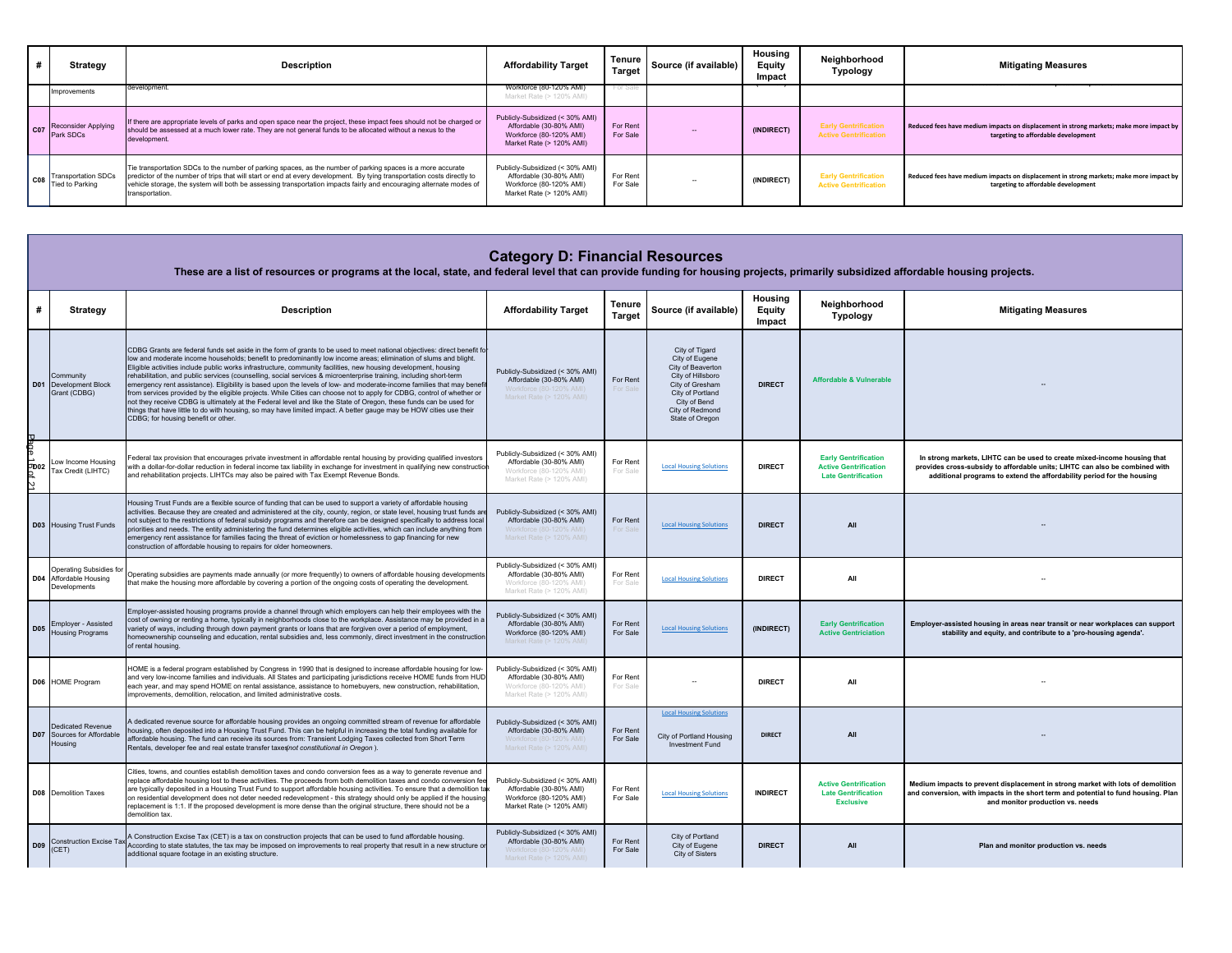| #                                     | <b>Strategy</b>                                                                                        | <b>Description</b>                                                                                                                                                                                                                                                                                                                                                                                                                                                                                                                                                                                                                                                                                                                                                                                                                                                                                                  | <b>Affordability Target</b>                                                                                       | Tenure<br><b>Target</b> | Source (if available)                                                    | Housing<br><b>Equity</b><br>Impact | Neighborhood<br>Typology                                                                                                        | <b>Mitigating Measures</b>                                                                                                                                                                                                                                                                                                                                                                                                                                                      |
|---------------------------------------|--------------------------------------------------------------------------------------------------------|---------------------------------------------------------------------------------------------------------------------------------------------------------------------------------------------------------------------------------------------------------------------------------------------------------------------------------------------------------------------------------------------------------------------------------------------------------------------------------------------------------------------------------------------------------------------------------------------------------------------------------------------------------------------------------------------------------------------------------------------------------------------------------------------------------------------------------------------------------------------------------------------------------------------|-------------------------------------------------------------------------------------------------------------------|-------------------------|--------------------------------------------------------------------------|------------------------------------|---------------------------------------------------------------------------------------------------------------------------------|---------------------------------------------------------------------------------------------------------------------------------------------------------------------------------------------------------------------------------------------------------------------------------------------------------------------------------------------------------------------------------------------------------------------------------------------------------------------------------|
|                                       | <b>Tax Increment</b><br>D10 Financing (TIF) Set-<br>Aside                                              | Create a TIF set-aside for affordable housing development programs within designated Urban Renewal Areas (URA<br>arget could be to begin setting aside funds for affordable housing projects as a medium-term action, over the next t<br>years or so. For example: Portland City Council designates 45% of the gross amount of TIF for designated housing<br>purposes (rental housing for households under 60% of Area Median Income (AMI) and homeownership for<br>households under 80% of AMI.                                                                                                                                                                                                                                                                                                                                                                                                                    | Publicly-Subsidized (< 30% AMI)<br>Affordable (30-80% AMI)<br>Workforce (80-120% AMI)<br>Market Rate (> 120% AMI) | For Rent<br>For Sale    | City of Portland                                                         | <b>DIRECT</b>                      | <b>Affordable &amp; Vulnerable</b><br><b>Early Gentrification</b><br><b>Active Gentrification</b>                               | The TIF set-aside can fund housing; but it is a financing mechanism that relies on<br>overall property values increasing to create the increment. TIF is associated with<br>gentrification and displacement, especially for people of color. This may be<br>exacerbated by Oregon's restriction of TIF funds to physical development; add<br>community and economic development activities for low-income and POC to<br>support their staying in place as neighborhoods improve |
| D <sub>11</sub>                       | Flexible Use of Housing<br><b>Choice Vouchers</b>                                                      | Public Housing Authorities have the ability to attach up to 20% of their voucher assistance to specific housing units fo<br>each low income housing project, up to 25% of any single project. Project-Based Rental Assistance (PBRA) vouchers<br>provide rental assistance for eligible individuals and families who occupy specific housing units managed by private<br>owners who have entered into agreements with a housing agency. The household pays an established amount to the<br>owner each month (typically approximately 30% of monthly income) and the housing agency pays the balance of the<br>rent due. If public housing authorities include homeownership in their administrative plan, housing vouchers may also<br>be used to facilitate low income homeownership.                                                                                                                              | Publicly-Subsidized (< 30% AMI)<br>Affordable (30-80% AMI)<br>Vorkforce (80-120% AMI<br>Market Rate (> 120% AMI)  | For Rent                | <b>Local Housing Solutions</b>                                           | <b>DIRECT</b>                      | All                                                                                                                             |                                                                                                                                                                                                                                                                                                                                                                                                                                                                                 |
|                                       | D12 Targeted Vouchers                                                                                  | Vouchers that target renters at the 60-80% AMI who are often left out of the housing funded by bond funds and other<br>public sources that are focused on lower income levels. Housing Authorities use affordable housing dollars and issue<br>vouchers that are good for one year and pay any landlord the difference between what the tenant can afford and<br>market rent. This takes the reporting burden off the landlord and essentially allows any existing unit to be affordable.<br>Each year the tenant would have to prove to the Housing Authority if they were still income qualified and if not.                                                                                                                                                                                                                                                                                                      | ublicly-Subsidized (< 30% AMI)<br>Affordable (30-80% AMI)<br>Workforce (80-120% AMI)<br>Market Rate (> 120% AMI)  | For Rent<br>For Sale    |                                                                          | <b>DIRECT</b>                      | All                                                                                                                             |                                                                                                                                                                                                                                                                                                                                                                                                                                                                                 |
|                                       | D13 Low-Interest Loans /<br>Revolving Loan Fund                                                        | Housing Repair and Weatherization Assistance for low and moderate income households may be capitalized by Tax<br>ncrement Financing (TIF), Community Development Block Grant (CBDG) Funds, or local Housing Trust Funds.                                                                                                                                                                                                                                                                                                                                                                                                                                                                                                                                                                                                                                                                                            | Publicly-Subsidized (< 30% AMI)<br>Affordable (30-80% AMI)<br>Workforce (80-120% AM<br>Market Rate (> 120% AMI)   | For Rent<br>For Sale    | City of Portland                                                         | <b>DIRECT</b>                      | All                                                                                                                             |                                                                                                                                                                                                                                                                                                                                                                                                                                                                                 |
| D14                                   | <b>Eviction Prevention</b><br>Programs                                                                 | Eviction Prevention Programs provide financial assistance to help renters facing eviction stay in their homes. These<br>programs are generally designed for families who are being evicted due to nonpayment of rent during or following an<br>unforeseen crisis, such as job loss or serious illness, rather than those who face more persistent affordability<br>challenges. Jurisdictions may be interested in investing in eviction prevention to address concerns about displacemer<br>of low-income renters and also to avoid or reduce use of other more costly local services, like homeless shelters.                                                                                                                                                                                                                                                                                                      | Publicly-Subsidized (< 30% AMI)<br>Affordable (30-80% AMI)<br>Workforce (80-120% AMI)<br>Market Rate (> 120% AMI) | For Rent<br>For Sale    | <b>Local Housing Solutions</b>                                           | <b>DIRECT</b>                      | <b>Affordable &amp; Vulnerable</b><br><b>Early Gentrification</b><br><b>Active Gentrification</b><br><b>Late Gentrification</b> | Eviction prevention programs have high anti-displacement impacts, in the short-<br>term, and across all markets. They are especially useful in strong markets where<br>there are economic incentives to evict.                                                                                                                                                                                                                                                                  |
| $\frac{4}{9}$ age $\frac{4}{9}$ of 21 | Bond - for Resident<br>Support Services and<br>Permanent Supportive<br><b>Housing Services</b>         | imited Tax General Obligation Bond that creates a funding source for supportive housing services, such as access t<br>health care, mental health, and other social services that better support and stabilize residents who face complex<br>challenges and will benefit from affordable housing programs.                                                                                                                                                                                                                                                                                                                                                                                                                                                                                                                                                                                                           | Publicly-Subsidized (< 30% AMI)<br>Affordable (30-80% AMI)<br>Workforce (80-120% AMI)<br>Market Rate (> 120% AMI) | For Rent<br>For Sale    | Oregon Metro<br>City of Portland                                         | <b>DIRECT</b>                      | All                                                                                                                             |                                                                                                                                                                                                                                                                                                                                                                                                                                                                                 |
|                                       | <b>General Obligation</b><br>D16 Bonds - for Affordable<br>Housing                                     | Following the passage of Measure 102 Oregon local governments, including cities and counties, can now issue voter<br>approved general obligation bonds to provide direct funding for construction and other capital costs associated with<br>the development and construction of affordable housing. These funds can be loaned or granted to both public and<br>privately owned affordable housing projects. "Affordability" is required to be determined by voters and each<br>urisdiction, and can be above or below minimum affordability levels established for the federal LIHTC program and<br>other established federal and State affordable housing finance programs, defining affordability by reference to Area<br>Median Income (AMI) as established by HUD. The bonds could be paired with other financing such as Low Income<br>Housing Tax Credits, or could be used for homeownership opportunities. | Publicly-Subsidized (< 30% AMI)<br>Affordable (30-80% AMI)<br>Workforce (80-120% AMI)<br>Market Rate (> 120% AMI) | For Rent<br>For Sale    | Oregon Metro<br>City of Portland<br>Oregon Measure 102                   | <b>DIRECT</b>                      | All                                                                                                                             |                                                                                                                                                                                                                                                                                                                                                                                                                                                                                 |
| D <sub>17</sub>                       | Use IHBG funds for<br><b>Urban Native America</b>                                                      | Mixing of Indian Housing Block Grants (IHBG), typically used for housing for Native Americans on reservation land,<br>with other traditional affordable housing funding sources allows preference for Native members in urban affordable<br>housing projects.                                                                                                                                                                                                                                                                                                                                                                                                                                                                                                                                                                                                                                                       | Publicly-Subsidized (< 30% AMI)<br>Affordable (30-80% AMI)<br>Norkforce (80-120% AN<br>Market Rate (> 120% AMI)   | For Rent                | <b>AYA and CDP and Confederate</b><br><b>Tribes of the Siletz</b>        | <b>DIRECT</b>                      | All                                                                                                                             |                                                                                                                                                                                                                                                                                                                                                                                                                                                                                 |
|                                       | <b>Weatherization Funds</b><br>D18 through Community<br><b>Action Agencies</b>                         | Use weatherization funds administered by statewide network of Community Action Agencies to preserve aging<br>housing stock occupied by income-qualified residents.                                                                                                                                                                                                                                                                                                                                                                                                                                                                                                                                                                                                                                                                                                                                                  | Publicly-Subsidized (< 30% AMI)<br>Affordable (30-80% AMI)<br>Workforce (80-120% AMI)<br>Market Rate (> 120% AMI) | For Rent<br>For Sale    | <b>HCS Weatherization Assistance</b>                                     | <b>DIRECT</b>                      | <b>Affordable &amp; Vulnerable</b><br><b>Early Gentrification</b><br><b>Active Gentrification</b>                               | Weatherization funds can address displacement by improving habitability in low-income<br>neighborhoods; and by reducing energy costs and needs for expensive repairs that may displace<br>owners in gentrifying neighborhoods.                                                                                                                                                                                                                                                  |
| D <sub>19</sub>                       | <b>Transit-Oriented</b><br>Development Grants                                                          | Provide financial incentives to developers to create transit-oriented communities. Funding can be used for site<br>acquisition, infrastructure projects and residential/mixed-use projects.                                                                                                                                                                                                                                                                                                                                                                                                                                                                                                                                                                                                                                                                                                                         | Publicly-Subsidized (< 30% AMI)<br>Affordable (30-80% AMI)<br>Workforce (80-120% AMI)<br>Market Rate (> 120% AMI) | For Rent<br>For Sal     | <b>Oregon Metro TOD Program</b>                                          | (INDIRECT)                         | All                                                                                                                             | Planning ahead for affordability in TOD is important for not displacing households who are most<br>likely to use transit (low-mod income, renters, POC, and immigrants); making it an effective<br>strategy for equity and to support multi-modal transportation.                                                                                                                                                                                                               |
|                                       | ocal Innovation and<br>ast Track (LIFT)<br>D20 Program for Affordable<br>Rental Housing<br>Development | The Local Innovation and Fast Track (LIFT) Housing Program's objective is to build new affordable housing for low<br>income households, especially families. Funds are available for Serving Historically Underserved Communities, Rura<br>and Urban Set-asides, Urban Communities, Service to Communities of Color, and Rural Communities. Available for<br>affordable homeownership units (below 80% AMI).                                                                                                                                                                                                                                                                                                                                                                                                                                                                                                        | Publicly-Subsidized (< 30% AMI)<br>Affordable (30-80% AMI)<br>Workforce (80-120% AMI)<br>Market Rate (> 120% AMI) | For Rent<br>For Sale    | <b>OHCS Housing Development</b><br>Program                               | <b>DIRECT</b>                      | All                                                                                                                             |                                                                                                                                                                                                                                                                                                                                                                                                                                                                                 |
|                                       | <b>Mental Health Trust</b><br>D21 Fund Awards                                                          | Administered by the Oregon Health Authority for capital construction costs.                                                                                                                                                                                                                                                                                                                                                                                                                                                                                                                                                                                                                                                                                                                                                                                                                                         | Publicly-Subsidized (< 30% AMI)<br>Affordable (30-80% AMI)<br>Market Rate (> 120% AMI)                            | For Rent                |                                                                          | <b>DIRECT</b>                      | All                                                                                                                             |                                                                                                                                                                                                                                                                                                                                                                                                                                                                                 |
|                                       | <b>D22</b> Foundations Awards                                                                          | ocal, regional, and national foundations provide both capital funding and program funding for a wide variety of<br>innovative housing models and programs.                                                                                                                                                                                                                                                                                                                                                                                                                                                                                                                                                                                                                                                                                                                                                          | Publicly-Subsidized (< 30% AMI)<br>Affordable (30-80% AMI)<br>Workforce (80-120% AMI)<br>Market Rate (> 120% AMI) | For Rent<br>For Sale    | Examples: Meyer Memoria<br>rust and Oregon Community<br>Foundation (OCF) | <b>DIRECT</b>                      | All                                                                                                                             |                                                                                                                                                                                                                                                                                                                                                                                                                                                                                 |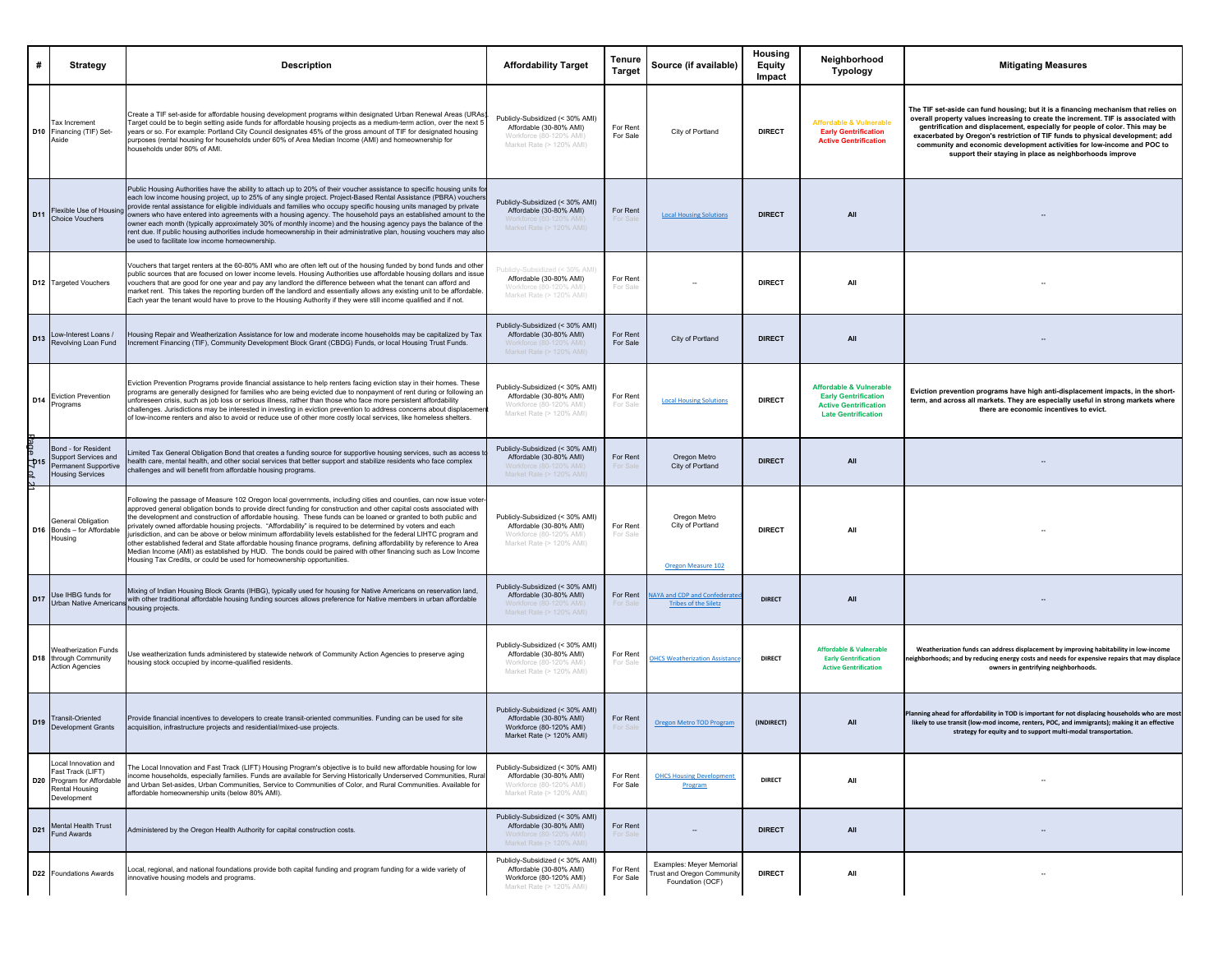| #               | Strategy                                                                       | <b>Description</b>                                                                                                                                                                                                                                                                                                                                                                                                                                                                                                                                                                                                       | <b>Affordability Target</b>                                                                                       | Tenure<br><b>Target</b> | Source (if available) | Housing<br>Equity<br>Impact | Neighborhood<br>Typology | <b>Mitigating Measures</b>                                                                                                                                                                                                                                                           |
|-----------------|--------------------------------------------------------------------------------|--------------------------------------------------------------------------------------------------------------------------------------------------------------------------------------------------------------------------------------------------------------------------------------------------------------------------------------------------------------------------------------------------------------------------------------------------------------------------------------------------------------------------------------------------------------------------------------------------------------------------|-------------------------------------------------------------------------------------------------------------------|-------------------------|-----------------------|-----------------------------|--------------------------|--------------------------------------------------------------------------------------------------------------------------------------------------------------------------------------------------------------------------------------------------------------------------------------|
|                 | D23 State of Oregon Debt                                                       | State of Oregon to offer non-recourse low-interest debt that can be used to fund workforce or affordable housing. This<br>could be provided through an existing relationship like Network for Oregon Affordable Housing (NOAH). This would<br>be a valuable tool for providing housing in rural communities, where conventional debt funding may not be readily<br>available.<br>Note: This strategy has been suggested by the housing development community, but programs are not yet in place<br>in the State of Oregon.                                                                                               | olicly-Subsidized (< 30% AMI)<br>Affordable (30-80% AMI)<br>Workforce (80-120% AMI)<br>Market Rate (> 120% AMI)   | For Rent<br>For Sale    |                       | <b>DIRECT</b>               | All                      |                                                                                                                                                                                                                                                                                      |
| D <sub>24</sub> | State of Oregon Debt<br>Support                                                | State of Oregon to provide some form of collateralization to support private debt placement for a workforce or<br>affordable housing project. For example, the State could provide Letters of Credit and/or Guarantee on behalf of the<br>developer to the private lender. This would be a valuable tool for providing housing in rural communities, where<br>conventional debt funding may be hesitant to invest without substantial backing that the State could provide.<br>Note: This strategy has been suggested by the housing development community, but programs are not yet in place<br>in the State of Oregon. | Publicly-Subsidized (< 30% AMI)<br>Affordable (30-80% AMI)<br>Workforce (80-120% AMI)<br>Market Rate (> 120% AMI) | For Rent<br>For Sale    |                       | <b>DIRECT</b>               | All                      |                                                                                                                                                                                                                                                                                      |
| D <sub>25</sub> | Luxury Tax for Equitable<br>Housing                                            | Oregon State sales tax on luxury items, 2nd homes, etc. dedicated to providing funds for affordable housing funds.<br>Note: This strategy has been suggested by the housing development community, but programs are not yet in place<br>in the State of Oregon.                                                                                                                                                                                                                                                                                                                                                          | Publicly-Subsidized (< 30% AMI)<br>Affordable (30-80% AMI)<br>Workforce (80-120% AMI)<br>Market Rate (> 120% AMI) | For Rent<br>For Sale    |                       | <b>DIRECT</b>               | All                      |                                                                                                                                                                                                                                                                                      |
|                 | Reallocate Health and<br>D <sub>26</sub> Public Safety<br>Resources to Housing | Because healthy housing makes a huge difference in health care, public safety, and other costs, identify paths to<br>redirect budgets from those sectors toward housing construction funds and supporting services. Use advanced<br>modeling projections and adjust as needed over time.                                                                                                                                                                                                                                                                                                                                 | Publicly-Subsidized (< 30% AMI)<br>Affordable (30-80% AMI)<br>Workforce (80-120% AMI)<br>Market Rate (> 120% AMI) | For Rent<br>For Sale    |                       | <b>DIRECT</b>               | All                      |                                                                                                                                                                                                                                                                                      |
|                 | D27 Georgist Land Tax                                                          | Generate tax revenue for affordable housing by reducing the gains accrued from public investments that are<br>capitalized into private value.                                                                                                                                                                                                                                                                                                                                                                                                                                                                            | Publicly-Subsidized (< 30% AMI)<br>Affordable (30-80% AMI)<br>Workforce (80-120% AMI)<br>Market Rate (> 120% AMI) | For Rent<br>For Sale    |                       | <b>DIRECT</b>               | All                      | A land tax promotes equity among homeowners, if properly calibrated and incentives more<br>development of housing supply. This requires state law changes.<br>https://www.pdx.edu/news/psu-study-portland-land-value-tax-would-improve-equity-<br>homeowners-incentivize-development |

| ape.<br>늖                               | <b>Category E: Tax Exemption and Abatement</b><br>These are a list of tax exemption and abatement programs that are intended to encourage developers to produce housing. |                                                                                                                                                                                                                                                                                                                                                                                                                                                                                                                                                                                                                                                   |                                                                                                                   |                      |                                                                                                                                                                                                                      |                             |                                                             |                                                                                                                                                                                                        |  |  |
|-----------------------------------------|--------------------------------------------------------------------------------------------------------------------------------------------------------------------------|---------------------------------------------------------------------------------------------------------------------------------------------------------------------------------------------------------------------------------------------------------------------------------------------------------------------------------------------------------------------------------------------------------------------------------------------------------------------------------------------------------------------------------------------------------------------------------------------------------------------------------------------------|-------------------------------------------------------------------------------------------------------------------|----------------------|----------------------------------------------------------------------------------------------------------------------------------------------------------------------------------------------------------------------|-----------------------------|-------------------------------------------------------------|--------------------------------------------------------------------------------------------------------------------------------------------------------------------------------------------------------|--|--|
| b<br>$\stackrel{>}{\scriptstyle\sim}$ # | <b>Strategy</b>                                                                                                                                                          | <b>Description</b>                                                                                                                                                                                                                                                                                                                                                                                                                                                                                                                                                                                                                                | <b>Affordability Target</b>                                                                                       | Tenure<br>Target     | Source (if available)                                                                                                                                                                                                | Housing<br>Equity<br>Impact | Neighborhood<br><b>Typology</b>                             | <b>Mitigating Measures</b>                                                                                                                                                                             |  |  |
|                                         | Nonprofit Low-Income<br>E01 Rental Housing<br>Exemption                                                                                                                  | This tool can provide a simplified way for affordable housing owned and operated by a nonprofit (as well as land held<br>by a nonprofit for future affordable housing development) or Community Land Trusts (at least in land value) to qualify<br>for a property tax exemption. Work should be done to make it easier for projects/land to qualify; minimizing the numbe<br>of taxing authorities needed to grant an approval.                                                                                                                                                                                                                   | Publicly-Subsidized (< 30% AMI)<br>Affordable (30-80% AMI)<br>Workforce (80-120% AMI)<br>Market Rate (> 120% AMI) | For Rent<br>For Sale | <b>See Oregon Revised Statute</b><br><b>Chapter 307.540</b>                                                                                                                                                          | <b>DIRECT</b>               | <b>Affordable &amp; Vulnerable</b>                          |                                                                                                                                                                                                        |  |  |
| E02                                     | Property Tax Exemptic<br>for Affordable Housing<br>ied to Level of<br>Affordability                                                                                      | Create a Property Tax Exemption for affordable housing that is tied to level of affordability instead of the ownership<br>structure. For example, grant a property tax exemption for affordable housing that serves households making less tha<br>60% of AMI at initial lease up. Don't tie the property tax exemption to ownership (LLC, non-profit, housing authority)<br>and only require income verification at the beginning of a residents tenancy. The property should still get the exemption<br>even if the household increases income after their initial lease up so they can build assets in place.                                   | Publicly-Subsidized (< 30% AMI)<br>Affordable (30-80% AMI)<br>Workforce (80-120% AMI)<br>Market Rate (> 120% AMI) | For Rent<br>For Sale |                                                                                                                                                                                                                      | (DIRECT)                    | <b>Early Gentrification</b><br><b>Active Gentrification</b> | Take care to include homebuyer and post-purchase financial education to avoid<br>loss of assets in gentrifying neighborhoods, where owners can be pressured to<br>sell or to take out refinance loans. |  |  |
|                                         | Vertical Housing<br><b>E03</b> Development Zone Tax<br>Abatement                                                                                                         | Partial property tax exemption program on improvements for new mixed use development. To qualify, a project must<br>have improved, leasable, non-residential development on the ground floor and residential development on the floors<br>above. A partial abatement on land value is allowed for each equalized floor of affordable housing. This abatement<br>could be made better by an adjustment to the floor equalization formula - right now, there is a 20% abatement per<br>equalized floor, but if the project ends up being 3.8 equalized floors it only gets 3 floors worth of the abatement rather<br>than an apportioned abatement. | Publicly-Subsidized (< 30% AMI)<br>Affordable (30-80% AMI)<br>Workforce (80-120% AMI)<br>Market Rate (> 120% AMI) | For Rent<br>For Sale | Authorized by Oregon Revised<br>Statute, 307.841.<br>City of Hillsboro<br>City of Beaverton<br>City of Milwaukie<br>Oregon City<br>City of Gresham<br>City of Tigard<br>City of Wood Village<br>City of Forest Grove | <b>DIRECT</b>               | <b>Active Gentrification</b><br><b>Late Gentrification</b>  | Calibrate incentives to needed housing types, e.g., affordability levels. Incentives<br>for inclusion of affordable units work best in strong markets.                                                 |  |  |
|                                         | Multiple Unit Property<br><b>E04</b> Tax Exemption<br>(MUPTE)                                                                                                            | This strategy can be used to incentivize production of multifamily housing with particular features or at particular price<br>points by offering qualifying developments a partial property tax exemption over the course of several years.                                                                                                                                                                                                                                                                                                                                                                                                       | Publicly-Subsidized (< 30% AMI)<br>Affordable (30-80% AMI)<br>Workforce (80-120% AMI)<br>Market Rate (> 120% AMI) | For Rent<br>For Sale | <b>See Oregon Revised Statute</b><br><b>Chapter 307.600</b>                                                                                                                                                          | (INDIRECT)                  | <b>Active Gentrification</b><br><b>Late Gentrification</b>  | Calibrate incentives to needed housing types, e.g., affordability levels. Incentives for inclusion<br>of affordable units work best in strong markets.                                                 |  |  |
| E05                                     | Exemption (MULTE)                                                                                                                                                        | Multiple Unit Limited Tax Under the Multiple-Unit Limited Tax Exemption (MULTE) Program, multiple-unit projects receive a ten-year property<br>tax exemption on structural improvements to the property as long as program requirements are met                                                                                                                                                                                                                                                                                                                                                                                                   | Publicly-Subsidized (< 30% AMI)<br>Affordable (30-80% AMI)<br>Workforce (80-120% AMI)<br>Market Rate (> 120% AMI) | For Rent<br>For Sale | <b>Authorized by Oregon Revised</b><br>Statute, Chapter 307,600<br><b>Multiple Unit Limited Tax</b><br>Exemption (MULTE) - City of<br>Portland                                                                       | (INDIRECT)                  | <b>Active Gentrification</b><br><b>Late Gentrification</b>  | Calibrate incentives to needed housing types, e.g., affordability levels. Incentives for inclusion<br>of affordable units work best in strong markets.                                                 |  |  |
|                                         | Homebuyer Opportunit<br>E06 Limited Tax Exemption<br>Program (HOLTE)                                                                                                     | Under the HOLTE Program, single-unit homes receive a ten-year property tax exemption on structural improvements<br>to the home as long as the property and owner remain eligible per program requirements.                                                                                                                                                                                                                                                                                                                                                                                                                                        | Publicly-Subsidized (< 30% AMI)<br>Affordable (30-80% AMI)<br>Workforce (80-120% AMI)<br>Market Rate (> 120% AMI) | For Rent<br>For Sale | Authorized by Oregon Revised<br>Statute, 307, 651<br>omebuyer Opportunity Limite<br>Tax Exemption (HOLTE) - City o<br>Portland                                                                                       | (INDIRECT)                  | <b>Affordable &amp; Vulnerable</b>                          | Calibrate incentives to needed housing types, e.g., affordability levels. Incentives for inclusion<br>of affordable units work best in strong markets.                                                 |  |  |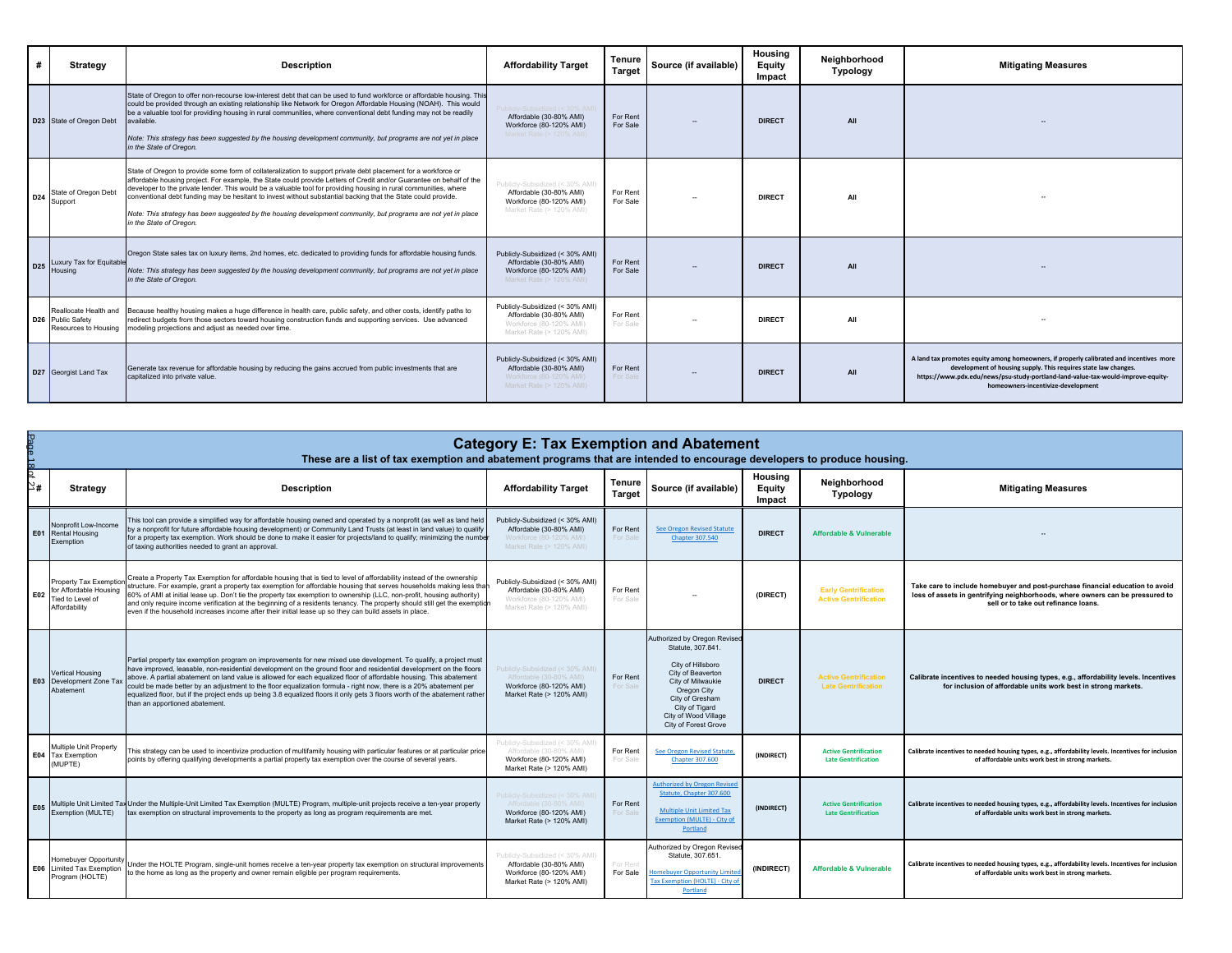|                 | Strategy                                                             | <b>Description</b>                                                                                                                                                                                                                                                                                                                                                                                                                                                                                                                                                                                                                                                                                                                                                                                                                 | <b>Affordability Target</b>                                                                                       | <b>Tenure</b><br><b>Target</b> | Source (if available)              | Housing<br>Equity<br>Impact | Neighborhood<br>Typology                                                                          | <b>Mitigating Measures</b>                                                                                                                                                                                                                                         |
|-----------------|----------------------------------------------------------------------|------------------------------------------------------------------------------------------------------------------------------------------------------------------------------------------------------------------------------------------------------------------------------------------------------------------------------------------------------------------------------------------------------------------------------------------------------------------------------------------------------------------------------------------------------------------------------------------------------------------------------------------------------------------------------------------------------------------------------------------------------------------------------------------------------------------------------------|-------------------------------------------------------------------------------------------------------------------|--------------------------------|------------------------------------|-----------------------------|---------------------------------------------------------------------------------------------------|--------------------------------------------------------------------------------------------------------------------------------------------------------------------------------------------------------------------------------------------------------------------|
|                 | <b>E07</b> Homestead Tax                                             | Consider allowing Homestead Tax on second homes to support development of affordable housing.                                                                                                                                                                                                                                                                                                                                                                                                                                                                                                                                                                                                                                                                                                                                      | Publicly-Subsidized (< 30% AMI)<br>Affordable (30-80% AMI)<br>Workforce (80-120% AMI)<br>Market Rate (> 120% AMI) | For Rent<br>For Sale           |                                    | (DIRECT)                    | <b>Affordable &amp; Vulnerable</b>                                                                |                                                                                                                                                                                                                                                                    |
|                 | Property Tax Relief for<br>E08 Income-Qualified<br><b>Homeowners</b> | Property taxes are based on property values and so can go up regardless of the taxpayers' ability to pay. In the case of<br>homeowners, rising property taxes can be an obstacle to housing affordability and stability. A tool used in a number of<br>jurisdictions for mitigating these effects on those with limited incomes is by capping the amount of property tax that<br>homeowners have to pay as a share of their income. Some jurisdictions also provide relief to lower-income renters by<br>treating some portion of their rent as attributable to property taxes and then providing an income tax credit to offset the<br>increase in taxes. In addition to basing the benefit on income, eligibility for caps can also be restricted to specific<br>populations such as seniors, disabled persons, and/or veterans. | Publicly-Subsidized (< 30% AMI)<br>Affordable (30-80% AMI)<br>Workforce (80-120% AMI)<br>Market Rate (> 120% AMI) | For Rent<br>For Sale           | <b>Local Housing Solutions</b>     | (DIRECT)                    | <b>Active Gentrification</b><br><b>Late Gentrification</b><br><b>Exclusive</b>                    | Supporiting owners to stay in place as housing markets heat up is an important preservation<br>strategy: it does not maintain the affordability of the unit at stake.                                                                                              |
| F <sub>09</sub> | <b>Investing into Federal</b><br>Opportunity Zones (OZ               | Qualified Opportunity Zones (QOZ) were created by the 2017 Tax Cuts and Jobs Act. These zones are designed to<br>spur economic development and job creation in distressed communities throughout the country and U.S. possessions<br>by providing tax benefits to investors who invest eligible capital into these communities. Taxpayers may defer tax on<br>eligible capital gains by making an appropriate investment in a Qualified Opportunity Fund and meeting other<br>requirements.                                                                                                                                                                                                                                                                                                                                        | blicly-Subsidized (< 30% AMI)<br>Affordable (30-80% AMI)<br>Workforce (80-120% AMI)<br>Market Rate (> 120% AMI)   | For Rent<br>For Sale           | <b>Opportunity Zones FAQ (IRS)</b> | <b>INDIRECT</b>             | <b>Affordable &amp; Vulnerable</b><br><b>Early Gentrification</b><br><b>Active Gentrification</b> | The OZ program has been found to be generally poorly targeted and monitored; as with any<br>investment incentive it is important to include strong anti-displacement protections for<br>vulnerable residents and ensure their inclusion in economic opportunities. |
| E10             | Delayed Tax<br>Exemptions                                            | Allow housing to be built and operated at market rate while allowing developers to choose a path that maintains or<br>reduces rents over time. Once the property falls below 80%AMI (but maintains HUD quality standards), tax<br>exemptions would kick in. This could be an alternative to upfront incentive dollars, SDC reductions, etc for providing<br>affordable housing.                                                                                                                                                                                                                                                                                                                                                                                                                                                    | Publicly-Subsidized (< 30% AMI)<br>Affordable (30-80% AMI)<br>Workforce (80-120% AMI)<br>Market Rate (> 120% AMI) | For Rent<br>For Sale           |                                    | (INDIRECT)                  | All                                                                                               | $\sim$                                                                                                                                                                                                                                                             |

|                | <b>Category F: Land, Acquisition, Lease, and Partnerships</b><br>These are strategies that secure land for needed housing, unlock the value of land for housing, and/or create partnerships that will catalyze housing developments. |                                                                                                                                                                                                                                                                                                                                                                                                                                                                                                                                                                                                                                                                                                                                                                                                                                                                                                                           |                                                                                                                   |                         |                                                               |                             |                                                                                                                                                     |                                                                                                                                                                                                                                                                                       |  |  |
|----------------|--------------------------------------------------------------------------------------------------------------------------------------------------------------------------------------------------------------------------------------|---------------------------------------------------------------------------------------------------------------------------------------------------------------------------------------------------------------------------------------------------------------------------------------------------------------------------------------------------------------------------------------------------------------------------------------------------------------------------------------------------------------------------------------------------------------------------------------------------------------------------------------------------------------------------------------------------------------------------------------------------------------------------------------------------------------------------------------------------------------------------------------------------------------------------|-------------------------------------------------------------------------------------------------------------------|-------------------------|---------------------------------------------------------------|-----------------------------|-----------------------------------------------------------------------------------------------------------------------------------------------------|---------------------------------------------------------------------------------------------------------------------------------------------------------------------------------------------------------------------------------------------------------------------------------------|--|--|
| #              | Strategy                                                                                                                                                                                                                             | <b>Description</b>                                                                                                                                                                                                                                                                                                                                                                                                                                                                                                                                                                                                                                                                                                                                                                                                                                                                                                        | <b>Affordability Target</b>                                                                                       | Tenure<br><b>Target</b> | Source (if available)                                         | Housing<br>Equity<br>Impact | Neighborhood<br><b>Typology</b>                                                                                                                     | <b>Mitigating Measures</b>                                                                                                                                                                                                                                                            |  |  |
| $2^{+01}$<br>ಕ | <b>Land Banking</b>                                                                                                                                                                                                                  | Public purchasing of vacant/under-utilized sites of land in order to save for future affordable housing development.<br>House Bill 2003, section 15 supports land banking:<br>SECTION 15. (1) As used in this section, "public property" means all real property of the state, counties, cities,<br>incorporated towns or villages, school districts, irrigation districts, drainage districts, ports, water districts, service<br>districts, metropolitan service districts, housing authorities, public universities listed in ORS 352.002 or all other public<br>or municipal corporations in this state.                                                                                                                                                                                                                                                                                                              | Publicly-Subsidized (< 30% AMI)<br>Affordable (30-80% AMI)<br>Workforce (80-120% AMI)<br>Jarket Rate (> 120% AN   | For Rent<br>For Sale    | Metro TOD Program                                             | (DIRECT)                    | <b>Active Gentrification</b><br><b>Late Gentrification</b><br><b>Exclusive</b>                                                                      | Planning ahead for areas of public investment wth land banking can support affordable housing<br>development without needing to purchase lots. In already developed, exclusive areas, using<br>public land may be the only cost effective strategy for building new affordable units. |  |  |
| ∾<br>F02       | Joint Development<br>Agreements                                                                                                                                                                                                      | The Federal Transit Administration (FTA) enables local transit agencies to enter into Joint Development Agreements<br>(JDAs) with private or non-profit developers of low income housing, market-rate housing, and/or commercial<br>development. Joint Development is a process by which public transit or other local or state agencies agree to make<br>land available at donated or reduced prices for private development, which may include affordable housing. Projects<br>must demonstrate benefit to transit operations (ridership) and infrastructure and are subject to FTA approval.                                                                                                                                                                                                                                                                                                                           | Publicly-Subsidized (< 30% AMI)<br>Affordable (30-80% AMI)<br>Workforce (80-120% AMI)<br>Market Rate (> 120% AMI) | For Rent<br>For Sale    |                                                               | (INDIRECT)                  | All                                                                                                                                                 | Important foundation with focus on housing for transit dependent people (Low income,<br>renters, POC and immigrants)                                                                                                                                                                  |  |  |
|                | F03 Community Land Trust                                                                                                                                                                                                             | Land acquired by nonprofits or community-based organizations that maintain permanent ownership of land.<br>Prospective homeowners are able to enter long-term (i.e., 99-year), renewable leases at an affordable rate. Upon<br>elling, homeowners only earn a portion of the increased property value, while the trust keeps the remainder, thereby<br>preserving affordability for future low- to moderate-income families                                                                                                                                                                                                                                                                                                                                                                                                                                                                                               | Publicly-Subsidized (< 30% AMI)<br>Affordable (30-80% AMI)<br>Workforce (80-120% AMI)<br>Market Rate (> 120% AMI) | For Sale                |                                                               | <b>DIRECT</b>               | All                                                                                                                                                 | Land trusts are a very strong anti-displacement measure in all neighborhood types, with<br>immediate and long-term impacts.                                                                                                                                                           |  |  |
| F04            | Public/Private<br>Partnerships (P3)                                                                                                                                                                                                  | Partnerships between government and the private sector and/or nonprofits have the capacity to bring resources to the<br>table that would otherwise not be available if each institution were able to help communities provide housing on its<br>own. This can come in the form of coalitions, affordable housing task forces, and collaboratives.                                                                                                                                                                                                                                                                                                                                                                                                                                                                                                                                                                         | Publicly-Subsidized (< 30% AMI)<br>Affordable (30-80% AMI)<br>Workforce (80-120% AMI)<br>Market Rate (> 120% AMI) | For Rent<br>For Sale    |                                                               | (INDIRECT)                  | <b>Affordable &amp; Vulnerable</b><br><b>Early Gentrification</b><br><b>Active Gentrification</b><br><b>Late Gentrification</b><br><b>Exclusive</b> | Setting clear public goals; including monitoring of provision of public benefits; and including<br>financial penalties for not meeting goals are important for strengthening community benefits<br>agreements in public-private partnerships.                                         |  |  |
|                | Preserving Low-Cost<br>F05 Rental Housing to<br>Mitigate Displacement                                                                                                                                                                | Preventing displacement and preserving "naturally occurring" affordable housing through acquisition, low-interest<br>oans/revolving loan fund for preservation, and/or code enforcement. Example: The Oregon Legislature committed \$15<br>million in lottery bonds to Oregon Housing and Community Services (OHCS) in 2019 to create a naturally occurring<br>affordable housing loan fund. Modeled after the Greater Minnesota Housing Fund.                                                                                                                                                                                                                                                                                                                                                                                                                                                                            | Publicly-Subsidized (< 30% AMI)<br>Affordable (30-80% AMI)<br>Market Rate (> 120% AMI)                            | For Rent                | <b>NOAH Impact Fund</b>                                       | <b>DIRECT</b>               | <b>Early Gentrification</b><br><b>Active Gentrification</b><br><b>Late Gentrification</b>                                                           | Preservation is cost-effective compared to new construction and can prevent displacement in<br>the immediate term for households in place.                                                                                                                                            |  |  |
| F06            | Preserving Safe.<br>Affordable<br><b>Manufactured Homes</b>                                                                                                                                                                          | Manufactured home parks often provide a form of affordable housing stock, but are particularly vulnerable to<br>redevelopment pressures since lots are temporarily leased out. In order to preserve safe, affordable options into the<br>future, manufactured home parks may be protected through assistance that allows community purchase of the<br>underlying land, manufactured homes and provide funds used to maintain upkeep of these dwelling units. This<br>strategy is often implemented through use of Land Trusts, Resident-Owned Cooperatives, Public Ownership of Land,<br>or Condominium Conversion of the real estate assets to preserve the community(ies). Oregon Housing and<br>Community Services (OHCS) has regularly received lottery bonds or general funds from the Oregon Legislature to<br>preserve manufactured home parks through either Resident Owned Cooperatives or Non-profit ownership. | Publicly-Subsidized (< 30% AMI)<br>Affordable (30-80% AMI)<br>Workforce (80-120% AMI)<br>Market Rate (> 120% AMI) | For Rent<br>For Sale    | City of Portland<br><b>OHCS Mfd Dwelling Parks</b><br>Program | <b>DIRECT</b>               | <b>Affordable &amp; Vulnerable</b><br><b>Early Gentrification</b><br><b>Active Gentrification</b>                                                   |                                                                                                                                                                                                                                                                                       |  |  |
| <b>F07</b>     | Providing Information<br>and Education to Small<br>Developers                                                                                                                                                                        | Providing information to small, local developers that will help them understand land use permitting processes and give<br>them a sense of clarity and certainty about requirements so they can better provide smaller scale housing at an<br>affordable level.                                                                                                                                                                                                                                                                                                                                                                                                                                                                                                                                                                                                                                                            | Workforce (80-120% AMI)<br>Market Rate (> 120% AMI)                                                               | For Rent<br>For Sale    |                                                               | <b>INDIRECT</b>             | All                                                                                                                                                 |                                                                                                                                                                                                                                                                                       |  |  |
| F08            | Conversion of<br>Underperforming or<br>Distressed Commercial<br>Assets                                                                                                                                                               | Acquisition of underperforming or distressed commercial assets (commercial, retail, industrial, or hotel) or partnerships<br>with owners of the assets for conversion into needed housing.                                                                                                                                                                                                                                                                                                                                                                                                                                                                                                                                                                                                                                                                                                                                | Publicly-Subsidized (< 30% AMI)<br>Affordable (30-80% AMI)<br>Workforce (80-120% AMI)<br>Market Rate (> 120% AMI) | For Rent<br>For Sale    |                                                               | <b>DIRECT</b>               | <b>Affordable &amp; Vulnerable</b><br><b>Early Gentrification</b><br><b>Active Gentrification</b>                                                   | Most likely to be cost effective in some neighborhood market types.                                                                                                                                                                                                                   |  |  |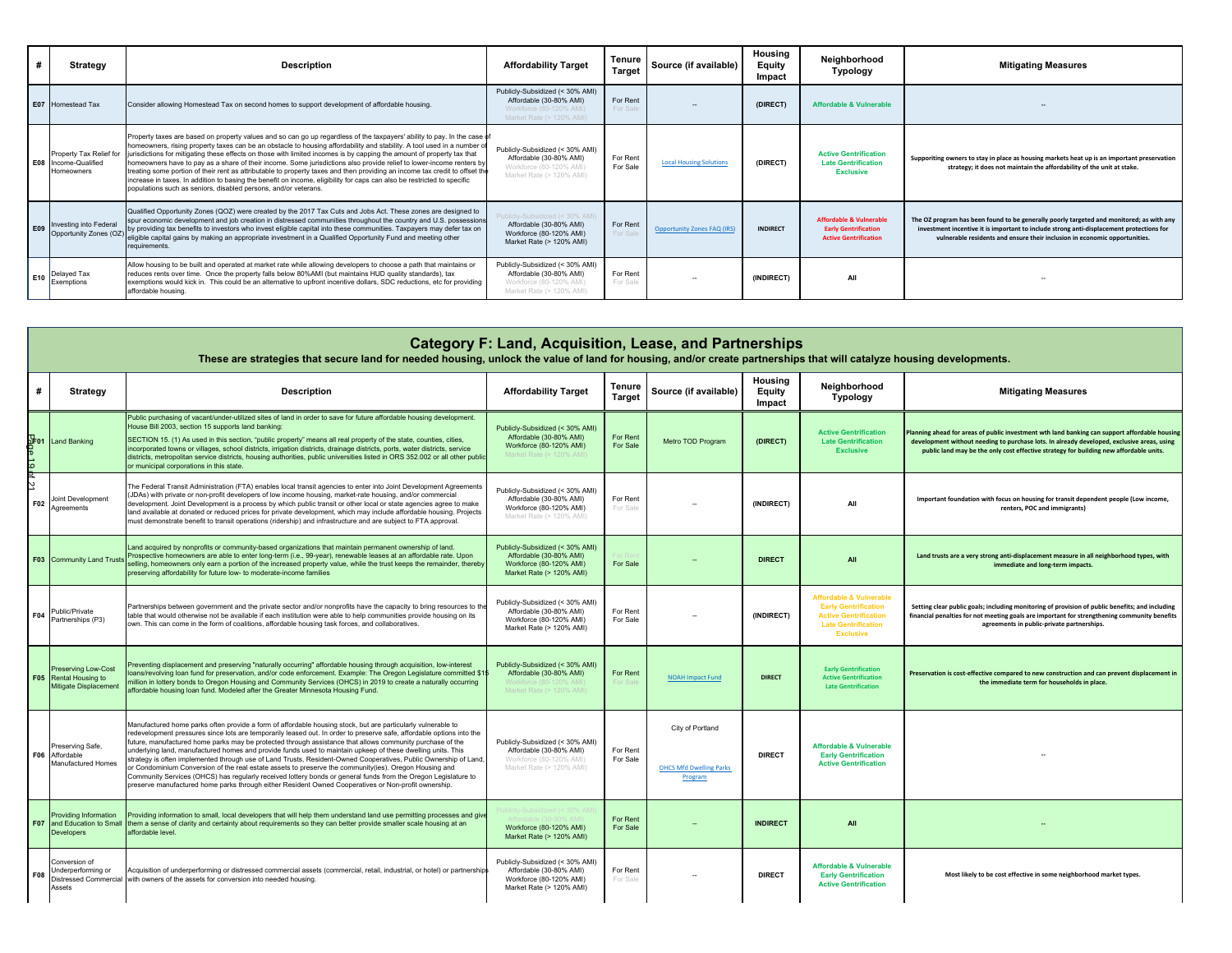| #          | <b>Strategy</b>                                                                          | <b>Description</b>                                                                                                                                                                                                                                                                                                                                                                                                                                                                                                                                                                                                                                                                                                                                                                                                                                                                            | <b>Affordability Target</b>                                                                                       | Tenure<br><b>Target</b> | Source (if available)                                                                                                                    | Housing<br>Equity<br>Impact | Neighborhood<br>Typology                                   | <b>Mitigating Measures</b>                               |
|------------|------------------------------------------------------------------------------------------|-----------------------------------------------------------------------------------------------------------------------------------------------------------------------------------------------------------------------------------------------------------------------------------------------------------------------------------------------------------------------------------------------------------------------------------------------------------------------------------------------------------------------------------------------------------------------------------------------------------------------------------------------------------------------------------------------------------------------------------------------------------------------------------------------------------------------------------------------------------------------------------------------|-------------------------------------------------------------------------------------------------------------------|-------------------------|------------------------------------------------------------------------------------------------------------------------------------------|-----------------------------|------------------------------------------------------------|----------------------------------------------------------|
| F09        | <b>Enhanced Use Lease o</b><br>ederal Land                                               | The US Department of Veterans Affairs (VA) may lease land for up to 85 years to developers of projects which provide<br>he VA with compensation. Such enhanced use leases have been used to provide land for permanent affordable<br>lousing for people experiencing homelessness including veterans in Oregon, Minnesota and Washington States.                                                                                                                                                                                                                                                                                                                                                                                                                                                                                                                                              | Publicly-Subsidized (< 30% AMI)<br>Affordable (30-80% AMI)<br>Market Rate (> 120% AMI                             | For Rent                | <b>Housing Authority of Douglas</b><br>County                                                                                            | (DIRECT)                    | All                                                        |                                                          |
|            | Prioritize Housing on<br>F10 City/County Owned<br>Land                                   | Surplus property suitable for housing is offered up for affordable development.                                                                                                                                                                                                                                                                                                                                                                                                                                                                                                                                                                                                                                                                                                                                                                                                               | Publicly-Subsidized (< 30% AMI)<br>Affordable (30-80% AMI)<br>Workforce (80-120% AMI)<br>Market Rate (> 120% AMI  | For Rent<br>For Sale    | City of Eugene                                                                                                                           | (DIRECT)                    | All                                                        |                                                          |
| F11        | <b>Combine Community</b><br>and Trust with Limited<br><b>Equity Cooperative</b><br>Model | Combine a Community Land Trust (CLT) with a Limited Equity Cooperative for a lower barrier entry to homeownershi<br>of a share of a permanent small/tiny home community.                                                                                                                                                                                                                                                                                                                                                                                                                                                                                                                                                                                                                                                                                                                      | Publicly-Subsidized (< 30% AMI)<br>Affordable (30-80% AMI)<br>Workforce (80-120% AMI)                             | For Sale                | <b>SquareOne Villages</b>                                                                                                                | <b>DIRECT</b>               | All                                                        |                                                          |
| F12        | Surplus Land for<br>Affordable Housing                                                   | Sell land at the State or City's cost (below market) to developers of affordable housing. Long-term lease at very<br>ninimal cost to developers for land the City is not yet ready to surplus. County surplus of foreclosed land to affordable<br>nousing developers and/or housing authority.                                                                                                                                                                                                                                                                                                                                                                                                                                                                                                                                                                                                | Publicly-Subsidized (< 30% AMI)<br>Affordable (30-80% AMI)<br>Workforce (80-120% AMI)<br>Market Rate (> 120% AMI) | For Rent<br>For Sale    | City of Bend                                                                                                                             | (DIRECT)                    | All                                                        |                                                          |
| F13        | McKinney-Vento<br>ederal Surplus                                                         | Cities may partner with the Federal Government to surplus Federal land for homeless housing or services under<br>McKinney Vento.                                                                                                                                                                                                                                                                                                                                                                                                                                                                                                                                                                                                                                                                                                                                                              | Publicly-Subsidized (< 30% AMI)<br>Market Rate (>                                                                 | For Rent                | City of Bend                                                                                                                             | (DIRECT)                    | All                                                        |                                                          |
| F14        | Right of First Refusal fo<br>Land Purchase                                               | Affordable housing providers could be offered a Right of First Refusal for city, county, or state owned land when the<br>land would be used for affordable housing. Examples include a manufactured home program where residents can buy<br>out the manufactured home park when the owner is ready to sell.                                                                                                                                                                                                                                                                                                                                                                                                                                                                                                                                                                                   | Publicly-Subsidized (< 30% AMI)<br>Affordable (30-80% AMI)<br>Workforce (80-120% AMI)<br>Market Rate (> 120% AMI) | For Rent<br>For Sale    | <b>CASA of Oregon - Mfd Housing</b><br>Co-Op Dev                                                                                         | (DIRECT)                    | All                                                        |                                                          |
|            | Ordinances that<br>F15 Address Zombie<br>Housing                                         | More assertive tax foreclosures to enable zombie housing to be rehabbed into occupied housing.                                                                                                                                                                                                                                                                                                                                                                                                                                                                                                                                                                                                                                                                                                                                                                                                | Publicly-Subsidized (< 30% AMI)<br>Affordable (30-80% AMI)<br>Workforce (80-120% AMI)<br>Market Rate (> 120% AMI) | For Rent<br>For Sale    |                                                                                                                                          | <b>INDIRECT</b>             | <b>Affordable &amp; Vulnerable</b>                         |                                                          |
|            | p<br>@F16<br>Regulatory Agreement<br>D                                                   | Regulatory Agreement, between the jurisdiction and developer, in place with the land sale that keeps the units<br>affordable for 20 years in exchange for SDC waivers. This is straightforward without going through a difficult or costly<br>process                                                                                                                                                                                                                                                                                                                                                                                                                                                                                                                                                                                                                                         | Publicly-Subsidized (< 30% AMI)<br>Affordable (30-80% AMI)<br>Workforce (80-120% AMI)<br>Market Rate (> 120% AMI) | For Rent<br>For Sale    | City of Beaverton                                                                                                                        | (DIRECT)                    | <b>Active Gentrification</b><br><b>Late Gentrification</b> | Prepare for agreement expiration with preservation plans |
| d21<br>F17 | <b>Designated Affordable</b><br>lousing Sites                                            | A jurisdiction would establish designated sites with a completely different set of regulations than apply to the balance (<br>he public and private building sites. The sites would be overseen by an Affordable Housing Commission, that is<br>empowered to prioritize, fast track, and approve affordable housing projects (with designated and required affordabili<br>bbjectives) and bypass the majority of the city's fees and regulations. The Commission would have its own set of<br>requirements (structural approval, zoning allowance, etc.), but they would be streamlined, and tailored to facilitate a<br>quicker and much less expensive process.                                                                                                                                                                                                                             | Publicly-Subsidized (< 30% AMI)<br>Affordable (30-80% AMI)<br>Workforce (80-120% AMI)                             | For Rent                |                                                                                                                                          | (DIRECT)                    | All                                                        |                                                          |
| F18        | Jtilize Surplus Land<br>Owned by Faith-Based<br>Organizations for<br>Affordable Housing  | Over the past few decades, faith institutions across the country have been declining. This has prompted conversation:<br>vithin different faith communities about how to refocus their mission of social change. The housing affordability crisis<br>nany cities around the country has brought these institutions into the work of creating affordable housing in their<br>communities. This strategy would: 1) Identify faith and community-based organizations that are interested in offering<br>heir available land for development of affordable housing, 2) Provide design and finance consultation for three<br>organizations to prepare them for future affordable housing development projects, and 3) Determine barriers to<br>development and how those can be addressed and/or streamlined.                                                                                      | Publicly-Subsidized (< 30% AMI)<br>Affordable (30-80% AMI)<br>Workforce (80-120% AMI)<br>Market Rate (> 120% AMI) | For Rent<br>For Sale    | <b>Expanding Opportunities for</b><br>Affordable Housing, Metro and<br><b>City of Portland</b>                                           | (DIRECT)                    | All                                                        |                                                          |
| F19        | Affordable Housing<br>Preservation Inventory                                             | Prepare an inventory of subsidized and naturally occurring affordable housing to support proactive policies intended to<br>preserve the affordable housing stock. This strategy is intended to help offset some of the need for costly new<br>onstruction                                                                                                                                                                                                                                                                                                                                                                                                                                                                                                                                                                                                                                     | Publicly-Subsidized (< 30% AMI)<br>Affordable (30-80% AMI)<br>Market Rate (> 120% AM                              | For Rent<br>For Sale    | The Center for Housing<br>Policy, Washington DC<br>Opportunity Zone Toolkit, US<br>Department of Housing and<br><b>Urban Development</b> | (DIRECT)                    | All                                                        |                                                          |
|            | Fair Housing Education,<br>F20 Referral, and Other<br>Services                           | Provide residents, property owners, property managers, realtors, lenders and others involved with real estate<br>transactions with access to Fair Housing information and referrals. Ensure that city staff know how to identify potentia<br>Fair Housing violations and make referrals to the Fair Housing Council of Oregon and state and local enforcement<br>agencies. Partner with and fund Fair Housing Council of Oregon to provide periodic Fair Housing Audit Testing,<br>customized outreach and education and other specialized services.                                                                                                                                                                                                                                                                                                                                          | Publicly-Subsidized (< 30% AMI)<br>Affordable (30-80% AMI)<br>Workforce (80-120% AMI)<br>Market Rate (> 120% AMI) | For Rent<br>For Sale    |                                                                                                                                          | (DIRECT)                    | All                                                        |                                                          |
| F21        | <b>Public or Mission-Driven</b><br>REITs and Turn-Key<br><b>Delivery</b>                 | Most public subsidies and tax incentive programs are complex due to the need for regulation and corruption<br>prevention, imposing many impediments to developing affordable housing. Jurisdictions would participate in a public<br>REIT that buys turn-key projects for set costs. This would motivate mission-minded developers to drive down cost<br>knowing that risk is minimal by having a buyer at the end. If the developer doesn't deliver the required specs, quality,<br>and competitive construction cost, then they have to sell or rent on the open market or find other incentives in current<br>standard fashion. The jurisdiction could invest state pension funds in these REITs.<br>Note: Though this strategy has been suggested by the housing development community, it is not clear if this<br>program is currently available to jurisdictions in the State of Oregon | Publicly-Subsidized (< 30% AMI)<br>Affordable (30-80% AMI)<br>Workforce (80-120% AMI)<br>arket Rate (> 120% A     | For Rent<br>For Sale    |                                                                                                                                          | (DIRECT)                    | All                                                        |                                                          |